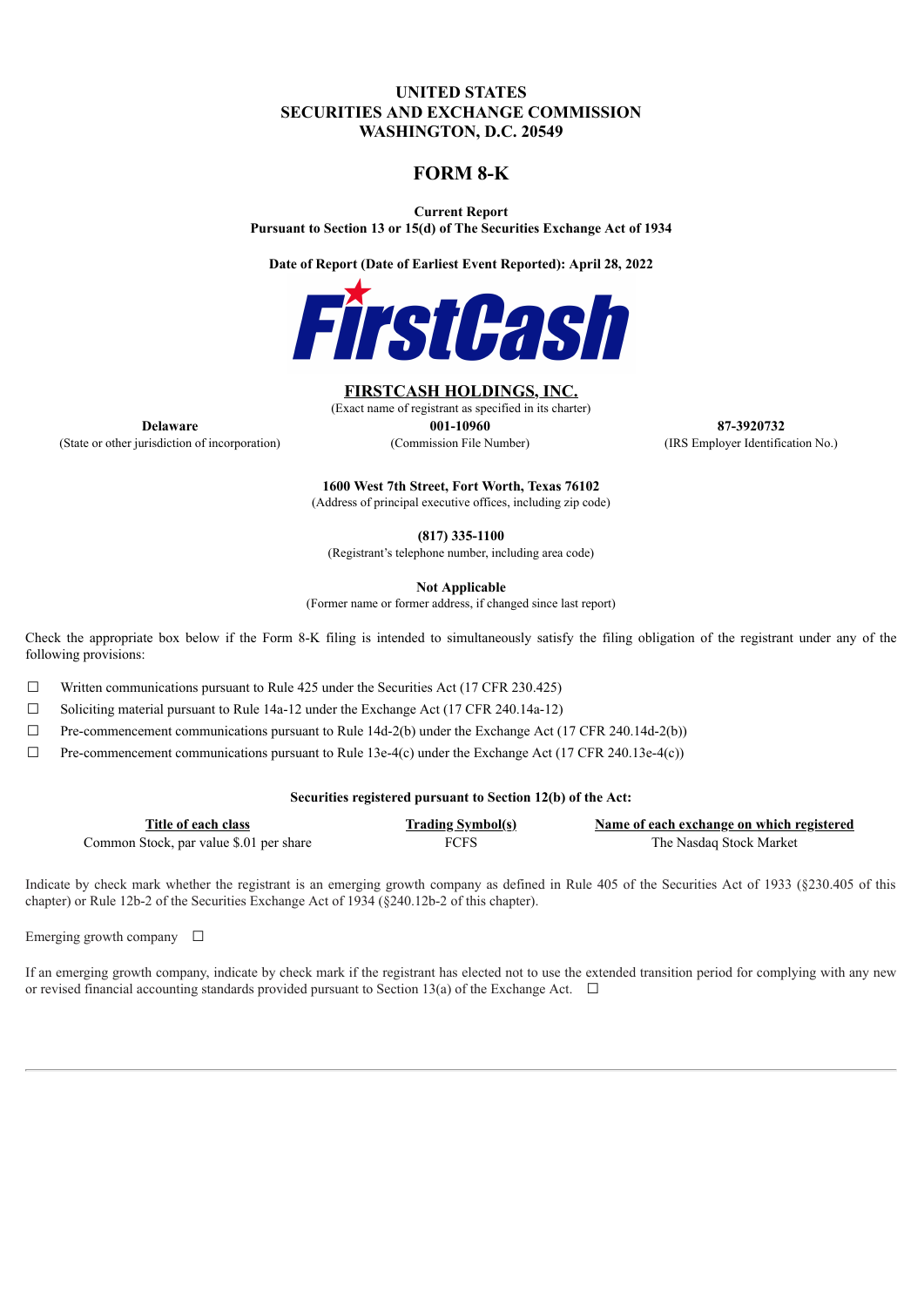#### **Item 2.02 Results of Operations and Financial Condition.**

On April 28, 2022, FirstCash Holdings, Inc. (the "Company") issued a press release announcing its financial results for the three-month period ended March 31, 2022 and the Board of Directors' declaration of a second quarter cash dividend of \$0.30 per common share and the Board of Directors' authorization of \$100 million of share repurchases (the "Earnings Release"). The Earnings Release is attached hereto as Exhibit 99.1 and is incorporated by reference in its entirety into this Item 2.02.

The information provided in this Item 2.02, including the Earnings Release, shall not be deemed "filed" for purposes of Section 18 of the Securities Exchange Act of 1934, as amended, or otherwise subject to the liabilities of that section, nor shall such information be deemed incorporated by reference in any filing under the Securities Act of 1933, as amended, except as shall be expressly set forth by the specific reference in such filing.

#### **Item 8.01 Other Events.**

On April 28, 2022, the Company announced that the Board of Directors authorized the Company to repurchase up to \$100 million shares of its common stock (the "Authorization"). The Board of Directors made this determination after considering the Company's liquidity needs and capital resources as well as the estimated current value of the Company's assets.

Under the Authorization, the Company may purchase common stock in open market transactions, block purchases or other privately negotiated transactions, from time to time pursuant to a trading plan in accordance with Rule 10b5-1 and Rule 10b-18 under the Exchange Act or by any combination of such methods. The number of shares to be purchased and the timing of the purchases are based on a variety of factors, including, but not limited to, the level of cash balances, credit availability, debt covenant restrictions, general business conditions, regulatory requirements, the market price of the Company's stock, dividend policy, the availability of alternative investment opportunities, including acquisitions, and the impact of COVID-19. No time limit was set for completion of repurchases under the Authorization and the program may be suspended or discontinued at any time.

#### **Item 9.01 Financial Statements and Exhibits.**

(d) Exhibits:

- 99.1 Press release, dated April 28, 2022, announcing the Company's financial results for the three month period ended March 31, 2022, declaration of cash dividend and share repurchase [authorization](#page-3-0)
- 104 Cover Page Interactive Data File (embedded within the Inline XBRL document contained in Exhibit 101)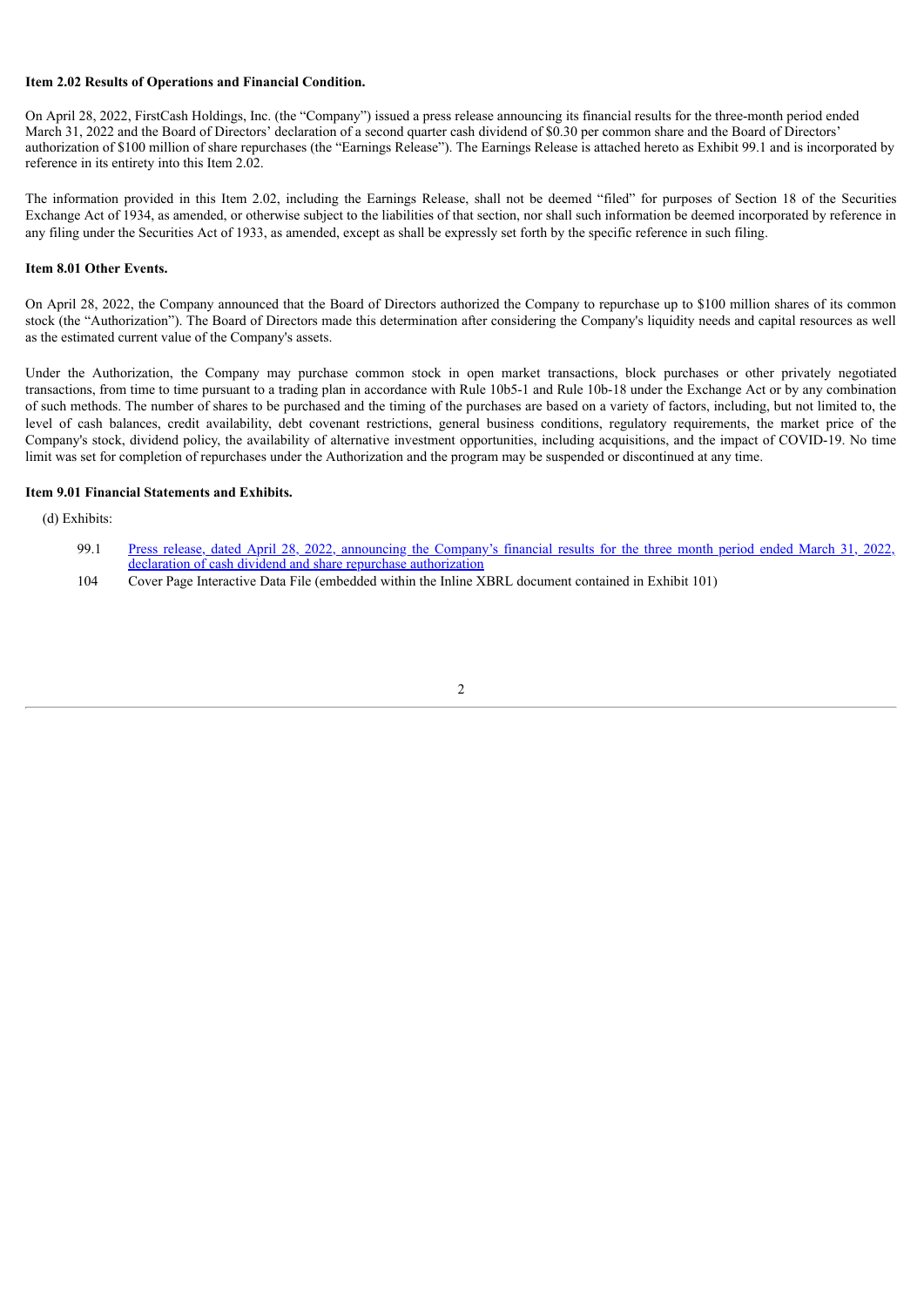### **SIGNATURES**

Pursuant to the requirements of the Securities Exchange Act of 1934, the registrant has duly caused this report to be signed on its behalf by the undersigned hereunto duly authorized.

Dated: April 28, 2022 FIRSTCASH HOLDINGS, INC. (Registrant)

> /s/ R. DOUGLAS ORR R. Douglas Orr Executive Vice President and Chief Financial Officer (As Principal Financial and Accounting Officer)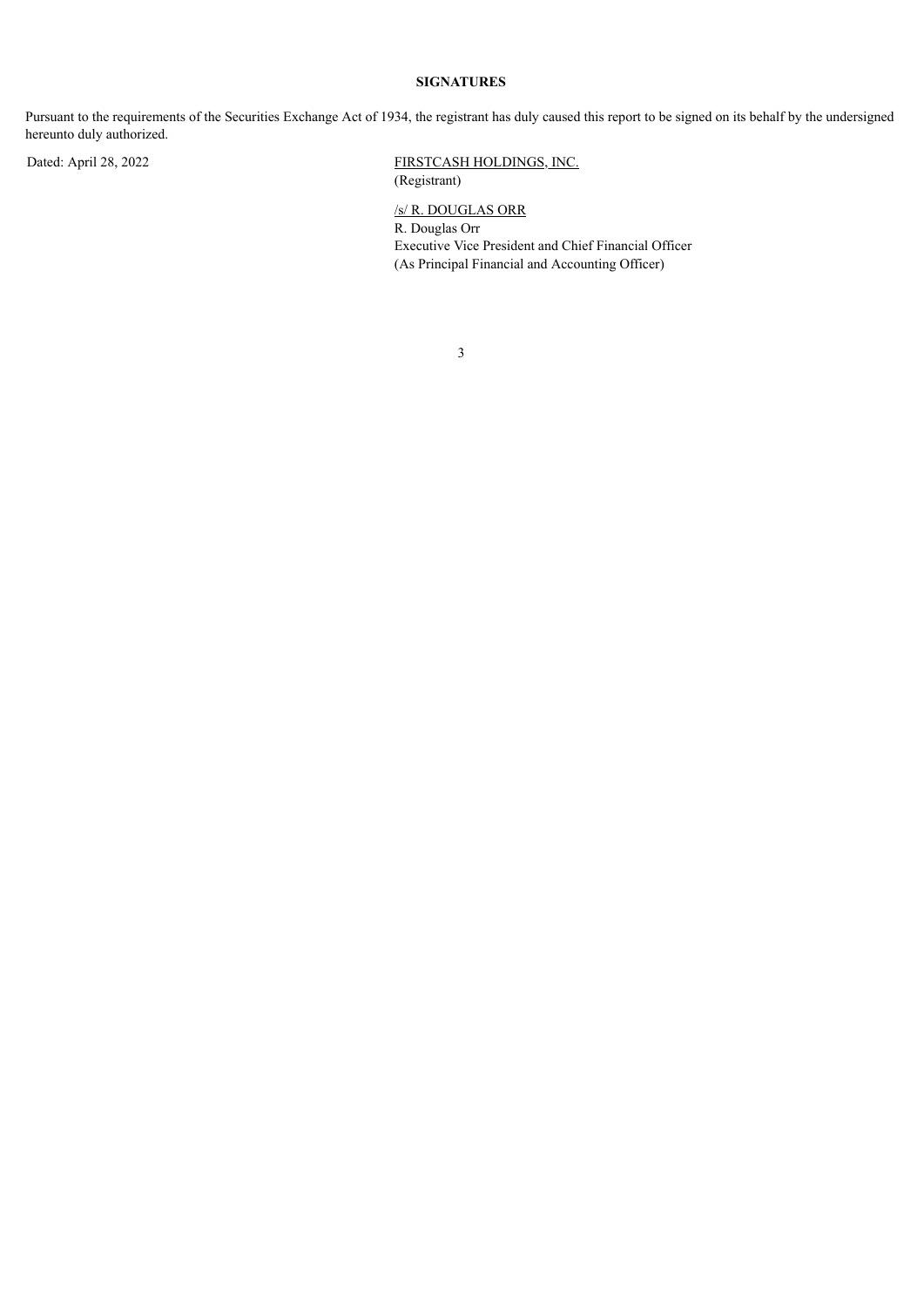<span id="page-3-0"></span>

# **FirstCash Reports Strong First Quarter Results; Completes Share Repurchase Authorization and Authorizes Additional Share Repurchase Program; Declares Quarterly Cash Dividend**

**\_\_\_\_\_\_\_\_\_\_\_\_\_\_\_\_\_\_\_\_\_\_\_\_\_\_\_\_\_\_\_\_\_\_\_\_\_\_\_\_\_\_\_\_\_\_\_\_\_\_\_\_\_\_\_\_\_\_\_\_**

Fort Worth, Texas (April 28, 2022) -- FirstCash Holdings, Inc. ("FirstCash" or the "Company") (Nasdaq: FCFS), the leading international operator of retail pawn stores and a leading provider of retail point-of-sale ("POS") payment solutions, today announced operating results for the three-month period ended March 31, 2022. The Company also announced the completion of its current \$100 million share repurchase plan and the authorization of a new \$100 million share repurchase plan. In addition, the Board of Directors declared a quarterly cash dividend of \$0.30 per share, which will be paid in May 2022.

Mr. Rick Wessel, chief executive officer, stated, "Our first quarter results were outstanding, driven primarily by strong year-over-year growth in revenue and earnings from our core pawn operations, which represented over 80% of segment pre-tax income for the quarter. Growth in pawn receivables, which is a leading indicator of future revenue growth, was especially strong in the U.S. with pawn receivables up 42% at quarter end compared to the same point last year. Operating results for recently acquired American First Finance ("AFF") were highlighted by year-over-year growth in retail POS door counts and gross transaction volumes coupled with accretive revenues, earnings and cash flows.

"The first quarter results also yielded strong operating cash flows which were used to repurchase over one million shares of stock in addition to reducing debt by \$41 million. The declaration of the cash dividend and the new share repurchase authorization further reinforces FirstCash's commitment to shareholder returns."

This release contains adjusted earnings measures, which exclude certain non-operating and/or non-cash expenses, which are non-GAAP financial measures. Please refer to the descriptions and reconciliations to GAAP of these and other non-GAAP financial measures at the end *of this release.*

|                                        | <b>Three Months Ended March 31.</b> |                    |  |         |  |                     |  |         |  |  |
|----------------------------------------|-------------------------------------|--------------------|--|---------|--|---------------------|--|---------|--|--|
|                                        |                                     | As Reported (GAAP) |  |         |  | Adjusted (Non-GAAP) |  |         |  |  |
| In thousands, except per share amounts |                                     | 2022               |  | 2021    |  | 2022                |  | 2021    |  |  |
| Revenue                                | ۱D                                  | 659,839            |  | 407.939 |  | 676,012             |  | 407,939 |  |  |
| Net income                             | Œ                                   | 28,005             |  | 33,715  |  | 56,871              |  | 34,928  |  |  |
| Diluted earnings per share             | ۱D                                  | 0.58               |  | 0.82    |  | 1.18                |  | 0.85    |  |  |
| EBITDA (non-GAAP measure)              |                                     | 78.096             |  | 63.955  |  | 101.348             |  | 65.601  |  |  |
| Weighted-average diluted shares        |                                     | 48,300             |  | 41.056  |  | 48,300              |  | 41,056  |  |  |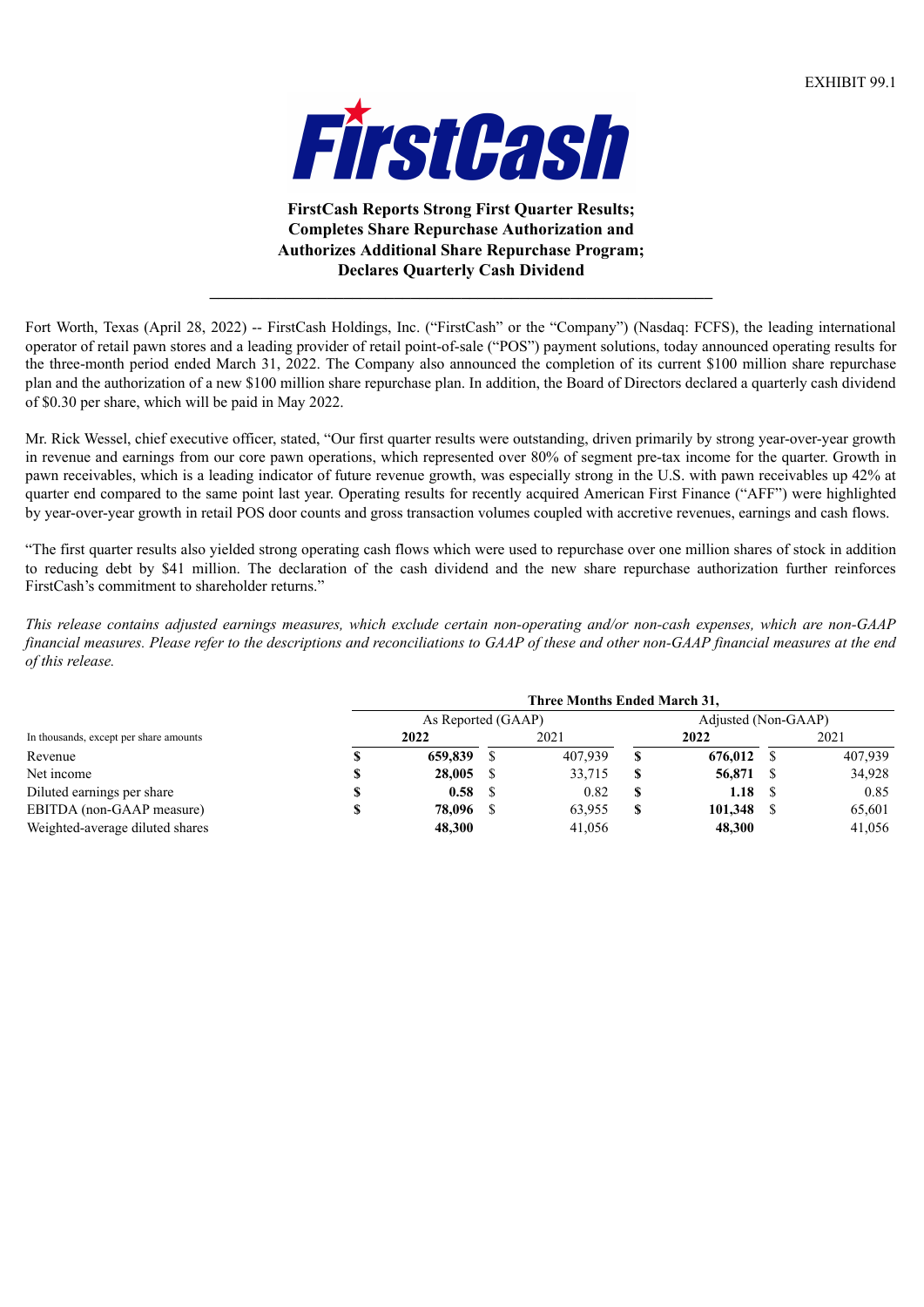## **Consolidated Operating Highlights**

- Diluted earnings per share for the first quarter of 2022 decreased 29% on a GAAP basis, primarily due to non-cash purchase accounting impacts related to the AFF acquisition. Adjusted non-GAAP earnings per share, excluding these impacts, increased 39% compared to the prior-year quarter.
- EBITDA and Adjusted EBITDA for the first quarter of 2022 increased 22% and 54%, respectively, compared to the prior-year quarter. For the twelve month period ended March 31, 2022, EBITDA increased 21% while adjusted EBITDA increased 43% over the comparable prior year period.
- Consolidated revenues totaled a record \$660 million for the quarter, representing a 62% increase over the prior-year quarter. Adjusted consolidated revenues were \$676 million for the quarter, which excludes the impacts of purchase accounting.
- Pre-tax operating income from the Company's core pawn segments increased \$16 million, or 19%, in the first quarter of 2022 compared to the prior-year quarter, reflecting significant growth in pawn receivables and merchandise inventory levels compared to a year ago:
	- U.S. pawn segment pre-tax income for the first quarter of 2022 was \$73 million, an increase of 20% over the first quarter of the prior year. These results were driven primarily by an 18% increase in pawn fee revenue compared to last year.
	- Latin America pawn segment pre-tax income for the first quarter of 2022 was \$30 million, an increase of 15% over the first quarter of the prior year (also 15% on a constant currency basis), reflecting a 19% increase in retail sales (20% on a constant currency basis).
- The retail POS payment solutions segment (AFF), in its first full quarter as a subsidiary of the Company, contributed first quarter GAAP segment pre-tax income of \$5 million. Excluding non-cash purchase accounting impacts, adjusted segment pre-tax income was \$25 million.

# **U.S. Pawn Segment**

- Segment pre-tax operating income increased by \$12 million, or 20%, for the first quarter of 2022 compared to the prior-year quarter. The resulting segment pre-tax operating margin was 23% for the first quarter of 2022, an improvement over the 22% margin for the prior-year quarter.
- Pawn receivables increased 42% in total at March 31, 2022 compared to the prior year, while same-store pawn receivables were up 38%. The growth was driven by a significant recovery in pawn balances and lower-than-normal seasonal pay downs normally associated with tax refunds. Pawn receivables are currently above pre-COVID levels when compared to the same point in 2019.
- Pawn loan fee revenue, which typically lags pawn receivables growth, was up 18% for the first quarter of 2022 and 14% on a samestore basis, as compared to the prior-year quarter.
- Retail merchandise sales in the first quarter of 2022 increased 8% compared to the prior-year quarter, despite continued COVID and weather-related headwinds which dampened retail traffic in January and early February. On a same store-basis, retail sales increased 4% compared to the prior-year quarter.
- Retail sales margins remained strong at 42% in the first quarter of 2022, reflecting solid demand for value-priced, pre-owned merchandise and low levels of aged inventory.
- Merchandise inventories increased 44% on a year-over-year basis versus the depleted levels a year ago and are now normalized to pre-COVID levels. Inventories remain well-positioned, with aged inventory (greater than one year) decreasing to a record low of only 1% versus the prior-year at 2%.
- Operating expenses increased 4% in total for the first quarter of 2022 compared to the prior-year quarter, which is consistent with the 3% increase in the U.S. store count. Operating expenses were flat on a same-store basis compared to the prior-year quarter.
	- 2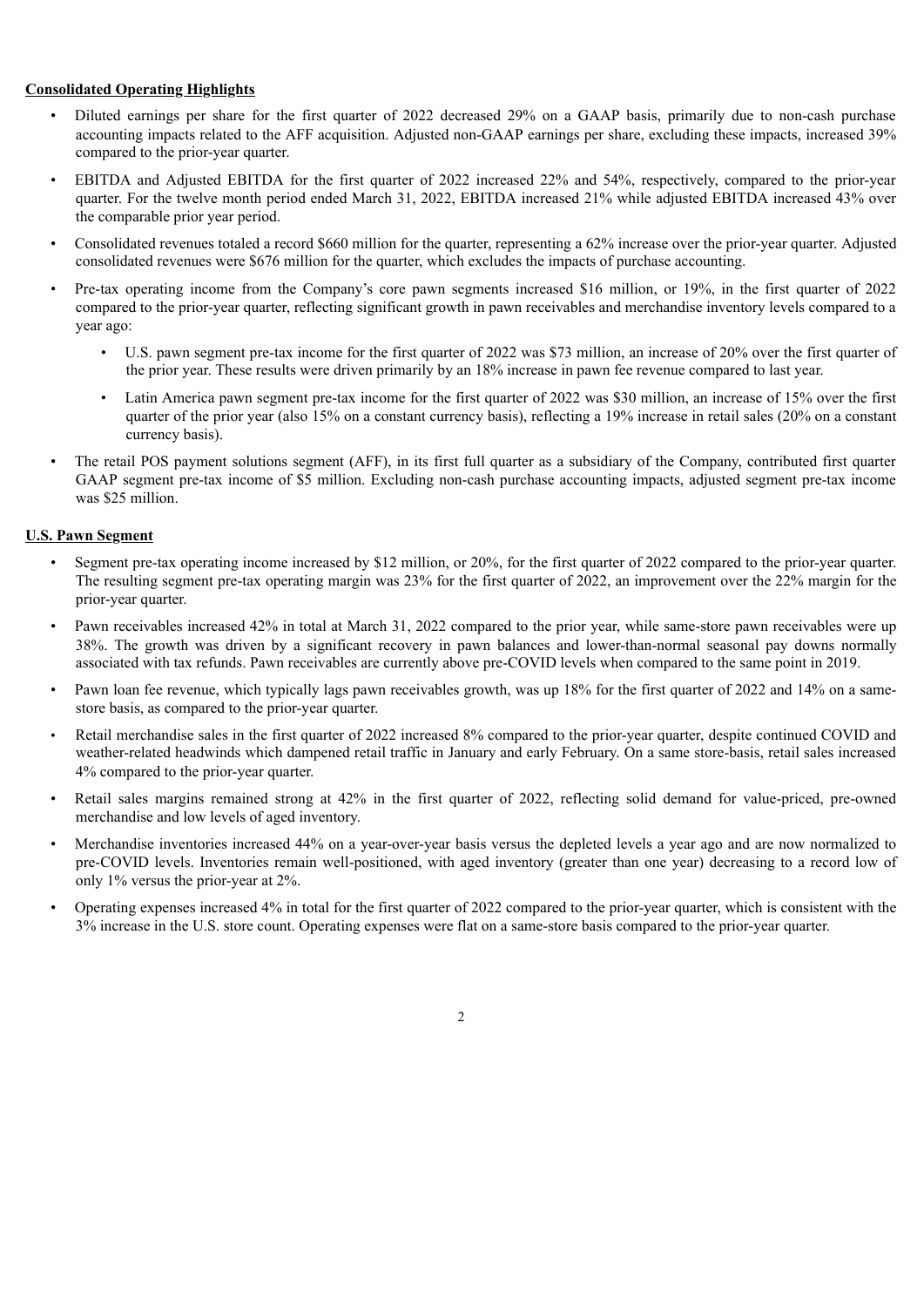#### **Latin America Pawn Segment**

Note: Certain growth rates below are calculated on a constant currency basis, a non-GAAP financial measure defined at the end of this release. The average Mexican peso to U.S. dollar exchange rate for the first quarter of 2022 was 20.5 pesos / dollar, an unfavorable change *of 1% versus the comparable prior-year period.*

- Segment pre-tax operating income for the first quarter of 2022 increased 15%, also 15% on a constant currency basis, over the prioryear quarter, reflecting an increased contribution from retail sales revenue. The resulting segment pre-tax operating margin was 19% for the first quarter of 2022, which equaled the prior-year quarter.
- Retail merchandise sales in the first quarter of 2022 were especially strong, increasing 19%, or 20% on a constant currency basis, compared to the prior-year quarter. Same-store retail sales grew 18%, or 19% on a constant currency basis, compared to the prioryear quarter.
- Pawn receivables at March 31, 2022 increased 7% compared to the prior year, or 4% on a constant currency basis. On a same-store basis, pawn receivables increased 6%, or 3% on a constant currency basis, compared to the prior year. The Company attributes slower growth in Latin American pawn receivables in part to continued record levels of currency remittances from the U.S., which were up a reported 27% in 2021 (on a year-over-year basis) and 21% in the first two months of 2022 compared to last year.
- Pawn loan fees increased 6% in the first quarter of 2022, or 7% on a constant currency basis, as compared to the prior-year quarter, reflecting strong yields on the portfolio. On a same-store basis, pawn loan fees increased 5%, or 6% on a constant currency basis, compared to the prior-year quarter.
- Retail margins remained solid at 36% in the first quarter of 2022, especially given the significant percentage of sales coming from cell phones and other popular electronics.
- Annualized inventory turnover was particularly strong at 4.3 times for the trailing twelve months ended March 31, 2022, while inventories aged greater than one year as of March 31, 2022 decreased to 1% versus the prior-year of 2%.
- Operating expenses increased 8%, or 9% on a constant currency basis, for the first quarter of 2022, compared to the prior-year quarter, reflecting continued store growth and inflationary pressure on labor and other operating expenses in the current quarter. Same-store operating expenses increased 7%, or 8% on a constant currency basis, compared to the prior-year quarter.
- A total of 10 de novo locations were opened in Latin America during the first quarter of 2022, all of which were located in Mexico.

### **Retail Point-of-Sale Payment Solutions Segment - American First Finance**

- Segment revenues from lease-to-own ("LTO") fees and interest and fees on finance receivables for the first quarter of 2022 totaled \$192 million on a GAAP basis, or \$209 million on an adjusted basis, which excludes the impacts of purchase accounting.
- Segment pre-tax operating income for the first quarter of 2022 totaled \$5 million on a GAAP basis, or \$25 million on an adjusted basis, excluding certain non-cash purchase accounting impacts.
- AFF continued to grow market share in the retail POS payment solutions space with approximately 6,900 active retail and ecommerce merchant partner locations at March 31, 2022, representing a 34% increase in door count compared to the same point last year.
- Combined leased merchandise and finance receivables outstanding at March 31, 2022, excluding the impacts of purchase accounting, increased 47% compared to the same point last year.
- Gross transaction volume from LTO and POS financing transactions totaled \$185 million for the first quarter of 2022. This represents an increase of 16% compared to pre-acquisition results in the first quarter of 2021, which was driven by the growth in retail partner locations and e-commerce originations, partially offset by reduced merchant partner retail traffic due to COVID issues early in the quarter and a delayed tax refund season.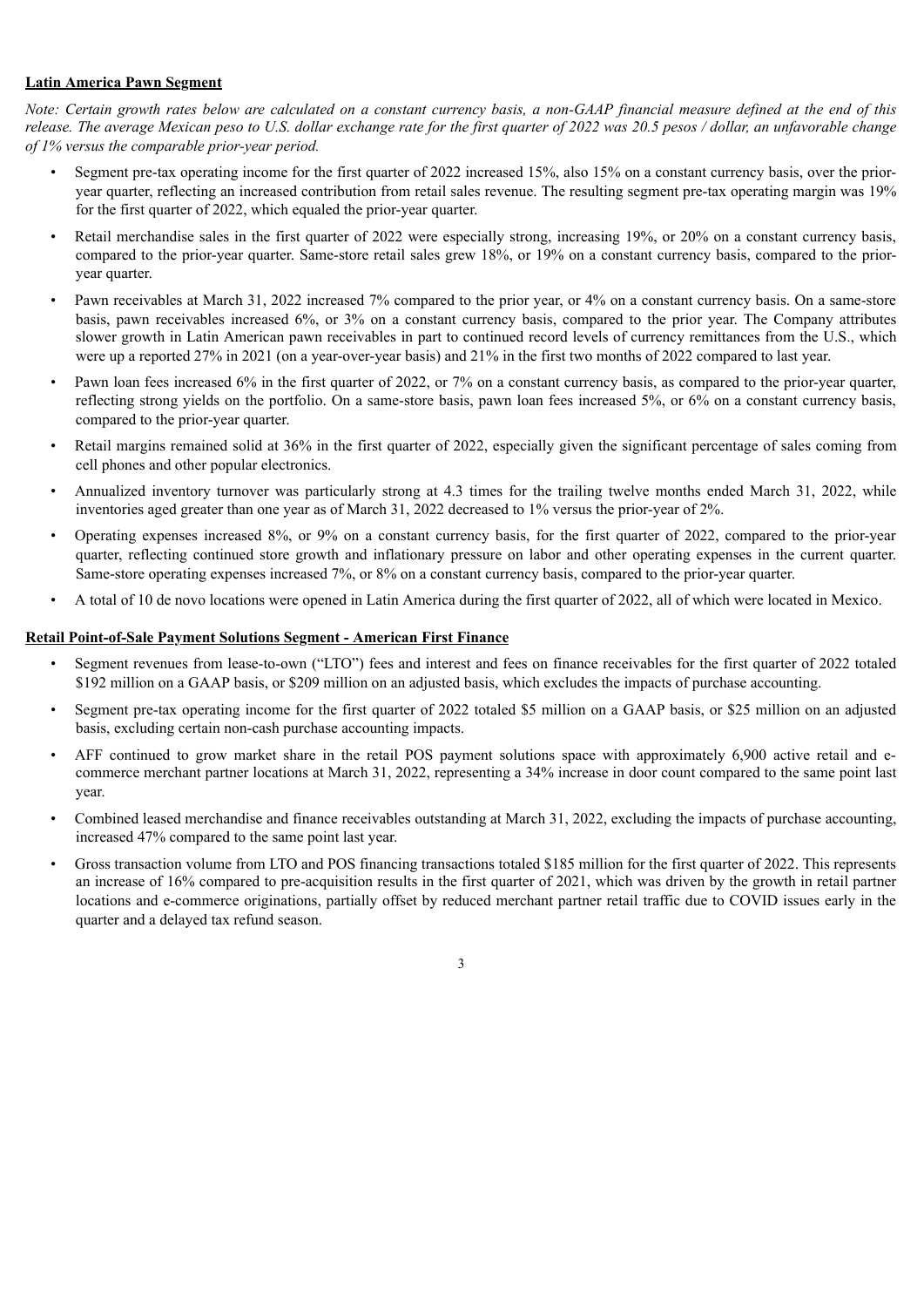• Credit loss provisioning is based on a methodology which estimates full day-one provisioning of expected lifetime losses on both LTO and retail finance products. The provision rate on first quarter of 2022 gross transaction volume reflects seasonally higher provisioning and expected normalization of credit trends to pre-COVID loss rates. Actual charge-offs for the first quarter of 2022 were materially consistent with previously established losses included in the Company's loss reserves on the lease and loan portfolio.

# **Cash Flow and Liquidity**

- The Company generated \$106 million in cash flow from operations and \$131 million in adjusted free cash flow during the first quarter of 2022, which represented year-over-year increases of 54% and 28%, respectively.
- Utilizing strong first quarter 2022 cash flows, the Company was able to reduce outstanding debt by \$41 million during the quarter. The Company's strong liquidity position at March 31, 2022 includes cash balances of \$113 million and ample borrowing capacity under its bank lines of credit.
- The resulting net debt to trailing twelve months adjusted EBITDA ratio improved to 3.5 times as of March 31, 2022 compared to 4.1 times as of December 31, 2021.

# **Shareholder Returns**

- The Company repurchased 1,048,000 shares of common stock during the first quarter of 2022 at an aggregate cost of \$72 million and an average cost per share of \$68.87 to complete the \$100 million share repurchase program authorized in January 2021.
- On April 27, 2022, the Board of Directors approved a new share repurchase authorization of up to \$100 million of common shares. Future share repurchases are subject to expected liquidity, acquisition opportunities, debt covenant restrictions and other relevant factors.
- The Board of Directors declared a \$0.30 per share second quarter cash dividend on common shares outstanding, which will be paid on May 31, 2022 to stockholders of record as of May 16, 2022. This represents an annualized dividend of \$1.20 per share. Any future dividends are subject to approval by the Company's Board of Directors.

### **2022 Outlook**

The Company outlook for 2022 remains extremely positive as it continues to expect significant year-over-year revenue and earnings growth in 2022 based on first quarter results and current trends. These expected trends for the remainder of the year include the following:

### *Pawn Operations:*

- Inflationary economic environments have historically driven increased customer demand for pawn loans and value-priced merchandise offered in pawn stores. Demand for pawn loans in the U.S. continues to be robust in April and we continue to expect year-over-year strong growth in domestic pawn loan fees. Given the building inflationary pressures in Latin America, growth in pawn balances is also expected, especially in the second half of the year after the normal seasonal pay-down in May due to employee profit sharing distributions.
- Pawn merchandise inventories are well-positioned, having essentially normalized to pre-COVID levels with very limited amounts of aged inventory, which continues to drive higher than normal retail margins.
- With over 50% of pawn collateral and inventories held in jewelry, the Company believes the continued strength of gold prices will provide increased collateral values for customers in addition to generating potentially higher margins on the liquidation of scrap jewelry.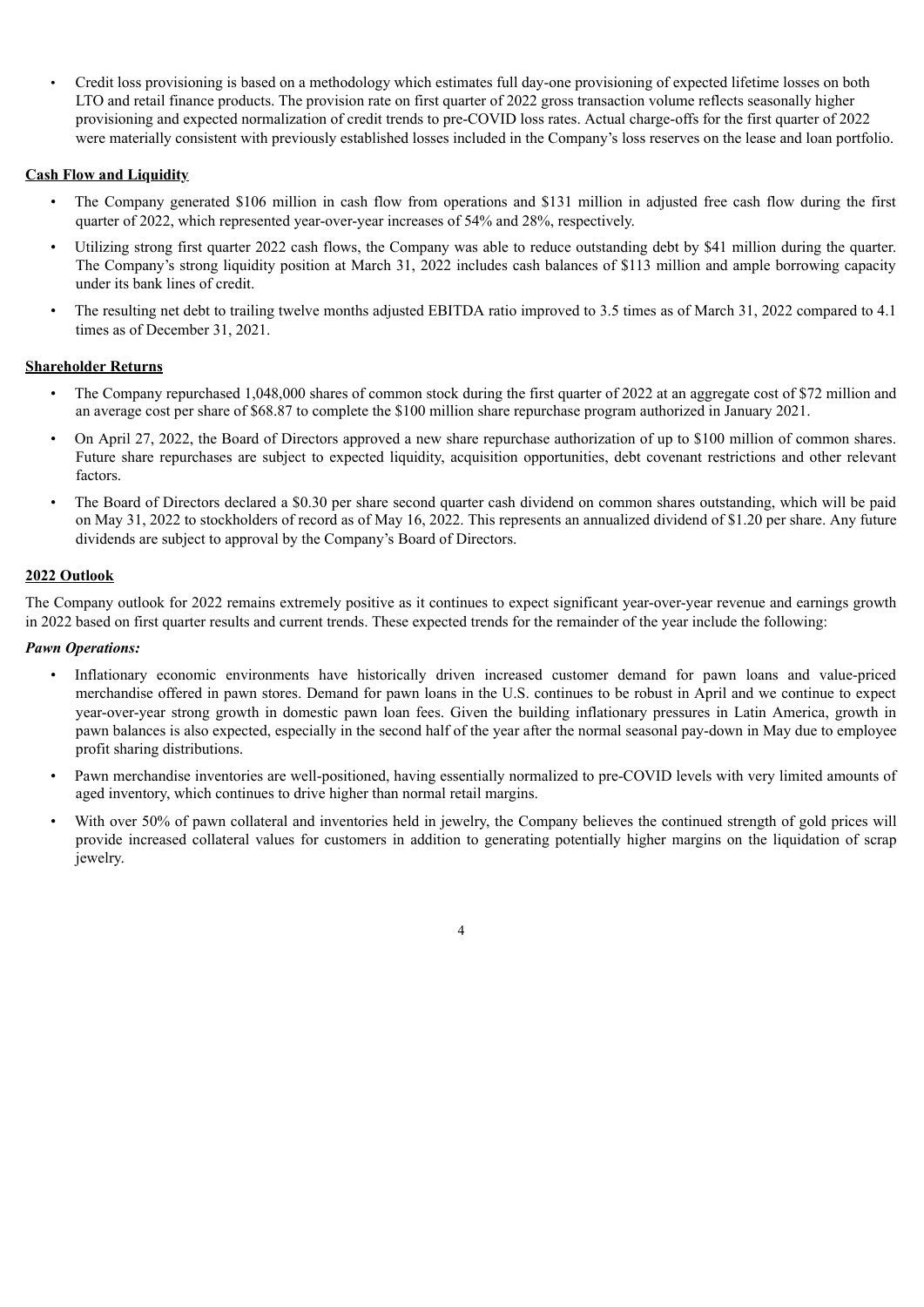- Increases in wages and certain other operating costs across all markets are expected in 2022, including Mexico in particular, where the federal minimum wage and certain statutory employee benefits were recently increased. The Company believes these additional expenses are manageable and expects them to be more than offset by increased revenues.
- The Company continues to expect up to 60 new store additions for the full year 2022, primarily in Latin America, and continues to seek and evaluate accretive pawn acquisitions across all of its existing markets.
- The current trading level for the Mexican peso to the U.S. dollar is approximately 20 to 1, which is a slight tailwind compared to the average exchange rate in 2021 of 20.3 to 1. Each full point in the exchange rate represents an approximate \$0.08 impact on earnings per share.

#### *AFF Operations:*

- Despite headwinds that could potentially impact retail sales at AFF's retail merchant partners, such as inflation, consumer credit quality and inventory shortages, the Company continues to expect AFF to generate full year growth in gross transaction volumes and revenues, primarily from increased door counts, which is expected to drive EBITDA accretion of 30% or more. AFF's estimated lease and loan loss provisioning for the remainder of the year reflects normalization to higher pre-pandemic loss rates.
- As a reminder regarding the seasonality of AFF's business, average outstanding balances for merchandise on lease and outstanding finance receivables typically decline during the first quarter due to tax season early buyouts and principal balance pay downs. With the delayed tax season, these lower balances may extend longer into the second quarter and potentially impact second quarter revenues.

#### *Tax Rate:*

• For the full year of 2022, the effective income tax rate under current tax codes in the U.S. and Latin America is expected to range from 24.5% to 25.5%.

#### **Additional Commentary and Analysis**

Mr. Wessel provided additional insights on the Company's first quarter of 2022 results. "Our strong first quarter results reflect continued resiliency and the diversity of our core pawn businesses in both the U.S. and Latin America. On a combined basis, pre-tax segment income from pawn operations for the first quarter increased 19% over last year.

"In the U.S. pawn segment, demand for pawn loans was especially strong, which we believe was driven by consumer behavior normalizing, continued normalization of the consumer credit environment and inflationary pressures resulting in the rapid increases in the price of gasoline and consumer staples. Our U.S. retail business, that offers a broad selection of consumer products at deep values, also performed better with margins well above historical averages.

"In Latin America, our retail sales were particularly strong as higher inventory balances and healthy consumer spending drove a 19% increase in retail sales, or 20% on a constant currency basis. Pawn receivable growth has slowed due to increased remittance activity over the past year, but we believe remittance activity could decline over the course of the current year given inflationary pressures in the U.S. further impacting Latin American consumers.

"FirstCash continues to see de novo store growth opportunities in Latin America and anticipates opening approximately 60 new locations this year, primarily in Mexico. Additionally, we continue to strategically acquire underlying store real estate when appropriate. Over the past 12 months, we have purchased 47 locations in the U.S. and currently own the real estate for approximately 24% of the U.S. store base.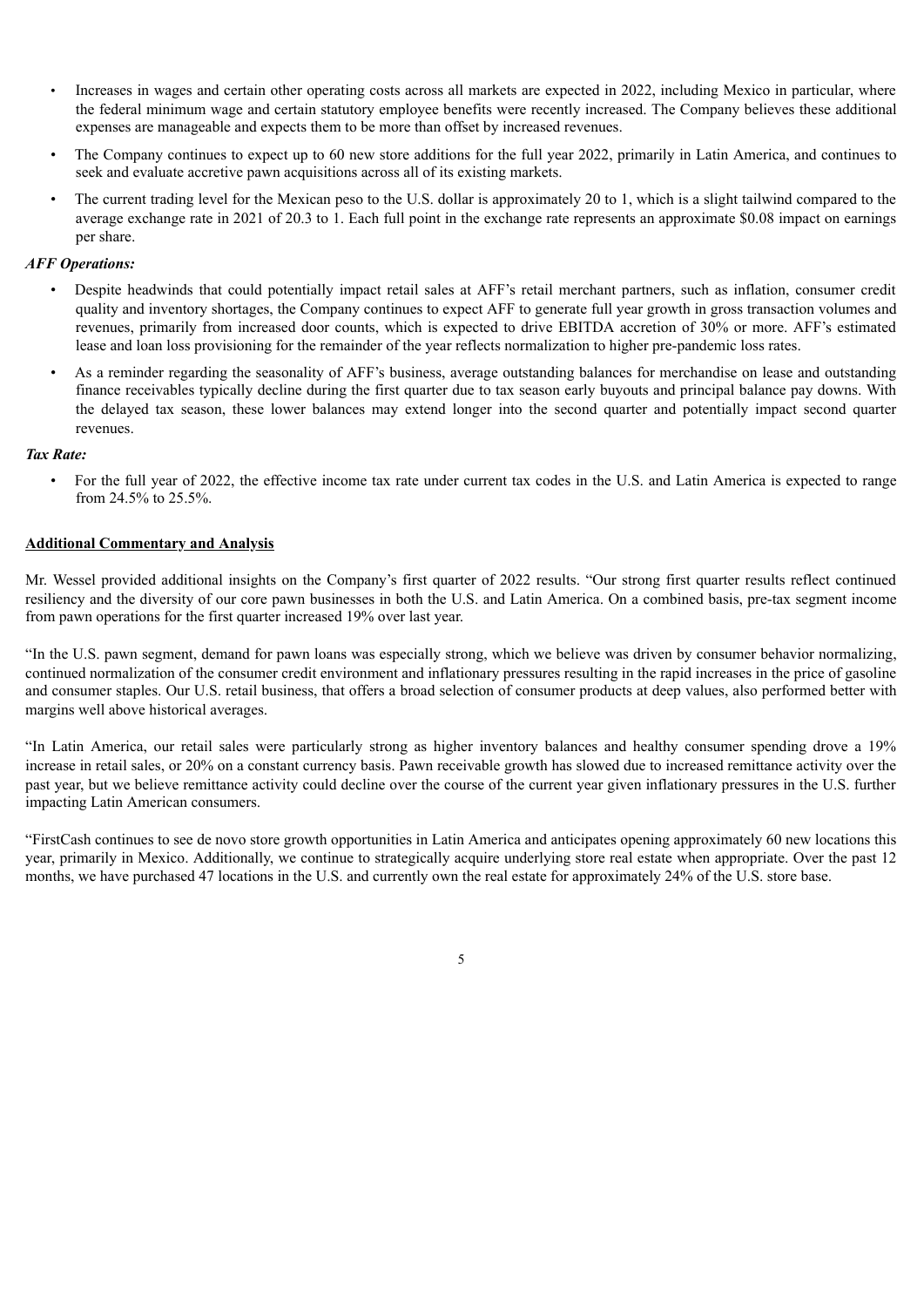"We are very pleased with AFF's first quarter as part of the FirstCash family. The process of integrating our senior executive teams and combining certain administrative functions is well underway. The first quarter operating results saw increased year-over-year LTO and POS financing transaction volumes despite challenges related to COVID and the delayed tax refund season. As the credit environment normalizes to pre-pandemic conditions, we continue to reserve for future expected credit losses in what we believe to be a prudent manner. Additionally, we are beginning to pilot AFF's LTO product in our pawn locations and are seeing positive results. Looking forward, we continue to see meaningful opportunities to add additional merchant partner relationships to further drive AFF's long-term growth.

"On a consolidated basis, first quarter of 2022 EBITDA totaled \$78 million while adjusted EBITDA was a first quarter record at \$101 million. Cash flows were impressive this quarter as well, which we utilized to pay our dividend, further fund share buybacks and reduce outstanding debt. We were especially pleased to both complete the remaining \$72 million share repurchase authorization under the existing plan and announce a new \$100 million repurchase authorization while also reducing leverage on our balance sheet. At the same time, we remain focused on growing the footprint of our core pawn operations through new store openings and acquisitions, noting that the environment for potential acquisition opportunities continues to remain favorable.

"Given all of the factors highlighted in this release and the diversity of products and geographic markets, we continue to be confident in our ability to thrive across multiple economic environments and drive further shareholder value," concluded Mr. Wessel.

#### **About FirstCash**

FirstCash is the leading international operator of pawn stores and a leading provider of technology-driven point-of-sale payment solutions, both focused on serving cash and credit-constrained consumers. FirstCash's more than 2,800 pawn stores buy and sell a wide variety of jewelry, electronics, tools, appliances, sporting goods, musical instruments and other merchandise, and make small consumer pawn loans secured by pledged personal property. FirstCash, through its wholly owned subsidiary, AFF, also provides lease-to-own and retail finance payment solutions for consumer goods and services through a nationwide network of approximately 6,900 active retail merchant partner locations. As one of the largest omni-channel providers of "no credit required" payment options, AFF's technology provides its merchant partners with seamless leasing and financing experiences in-store, online, in-cart and on mobile devices.

FirstCash is a component company in both the **Standard & Poor's MidCap 400 Index®** and the **Russell 2000 Index®**. FirstCash's common stock (ticker symbol "**FCFS**") is traded on the Nasdaq, the creator of the world's first electronic stock market. For additional information regarding FirstCash and the services it provides, visit FirstCash's websites located at http://www.firstcash.com and http://www.americanfirstfinance.com.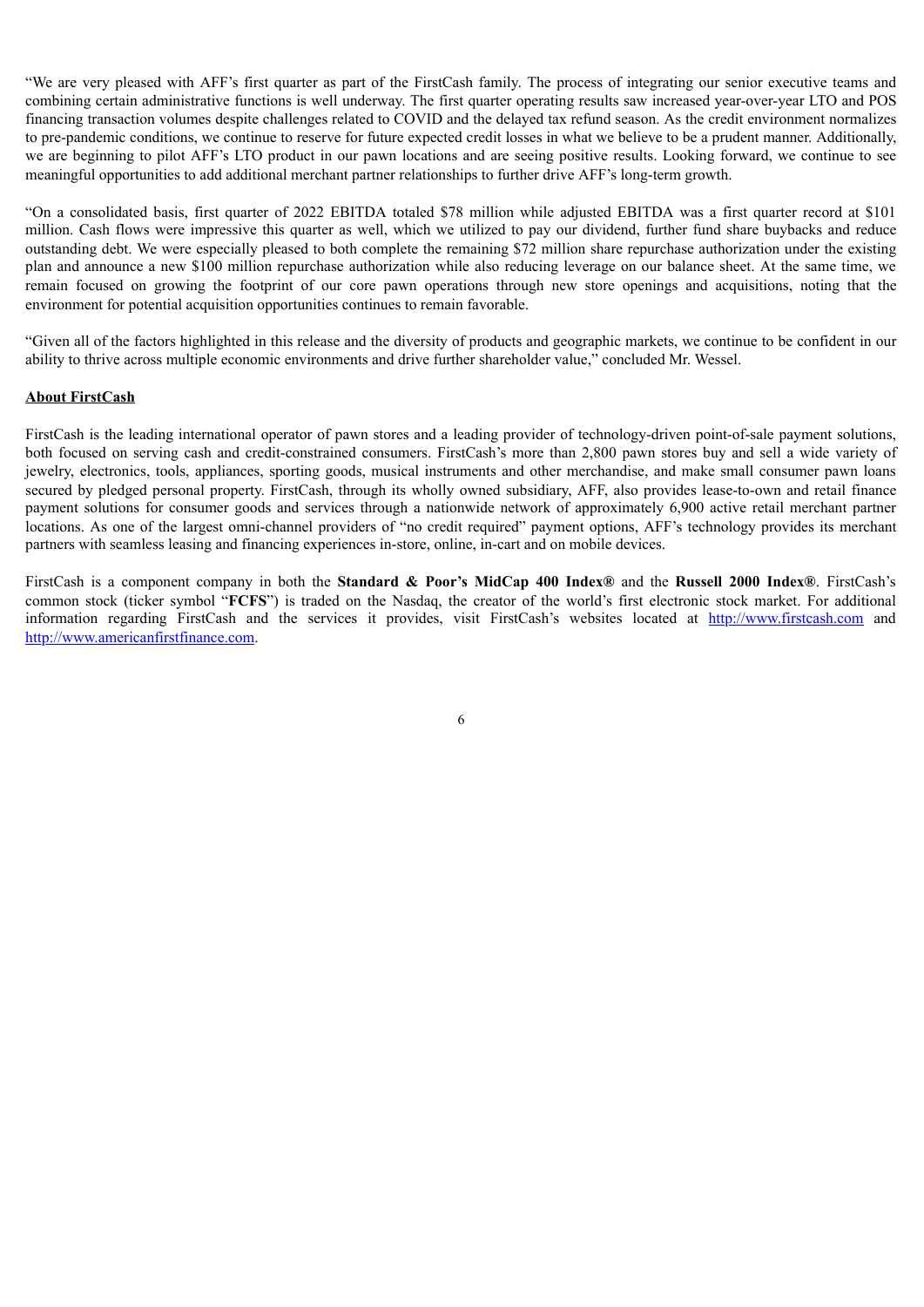#### **Forward-Looking Information**

This release contains forward-looking statements about the business, financial condition and prospects of FirstCash Holdings, Inc. and its wholly owned subsidiaries (together, the "Company"). Forward-looking statements, as that term is defined in the Private Securities Litigation Reform Act of 1995, can be identified by the use of forward-looking terminology such as "outlook," "believes," "projects," "expects," "may," "estimates," "should," "plans," "targets," "intends," "could," "would," "anticipates," "potential," "confident," "optimistic," or the negative thereof, or other variations thereon, or comparable terminology, or by discussions of strategy, objectives, estimates, guidance, expectations and future plans. Forward-looking statements can also be identified by the fact that these statements do not relate strictly to historical or current matters. Rather, forward-looking statements relate to anticipated or expected events, activities, trends or results. Because forward-looking statements relate to matters that have not yet occurred, these statements are inherently subject to risks and uncertainties.

While the Company believes the expectations reflected in forward-looking statements are reasonable, there can be no assurances such expectations will prove to be accurate. Security holders are cautioned such forward-looking statements involve risks and uncertainties. Certain factors may cause results to differ materially from those anticipated by the forward-looking statements made in this release. Such factors may include, without limitation, risks associated with the putative shareholder securities class action lawsuit filed against the Company, the Consumer Financial Protection Bureau (the "CFPB") lawsuit filed against the Company, the California private lawsuits filed against the Company in which the plaintiffs are seeking class certification, and subpoenas seeking information from the Company received from state regulators from time to time, including the incurrence of meaningful expenses, reputational damage, monetary damages and other penalties; risks relating to the AFF transaction, including the failure of the transaction to deliver the estimated value and benefits expected by the Company, the incurrence of unexpected future costs, liabilities or obligations as a result of the transaction, the effect of the transaction on the ability of the Company to retain and hire personnel and maintain relationships with retail partners, consumers and others with whom the Company and AFF do business; the ability of the Company to successfully integrate AFF's operations; the ability of the Company to successfully implement its plans, forecasts and other expectations with respect to AFF's business; risks related to the COVID-19 pandemic, including risks and uncertainties related to the current unknown duration and severity of the COVID-19 pandemic, the impact of governmental responses that have been, and may in the future be, imposed in response to the pandemic; potential changes in consumer behavior and shopping patterns which could impact demand for the Company's pawn loan, retail and retail finance products; labor shortages and increased labor costs; inflation; a deterioration in the economic conditions in the United States and Latin America which potentially could have an impact on discretionary consumer spending; currency fluctuations, primarily involving the Mexican peso; and those other risks discussed and described in the Company's Annual Report on Form 10-K for the year ended December 31, 2021 and filed with the Securities and Exchange Commission (the "SEC") on February 28, 2022, including the risks described in Part 1, Item 1A, "Risk Factors" thereof, and other reports filed with the SEC. Many of these risks and uncertainties are beyond the ability of the Company to control, nor can the Company predict, in many cases, all of the risks and uncertainties that could cause its actual results to differ materially from those indicated by the forward-looking statements. The forward-looking statements contained in this release speak only as of the date of this release, and the Company expressly disclaims any obligation or undertaking to report any updates or revisions to any such statement to reflect any change in the Company's expectations or any change in events, conditions or circumstances on which any such statement is based, except as required by law.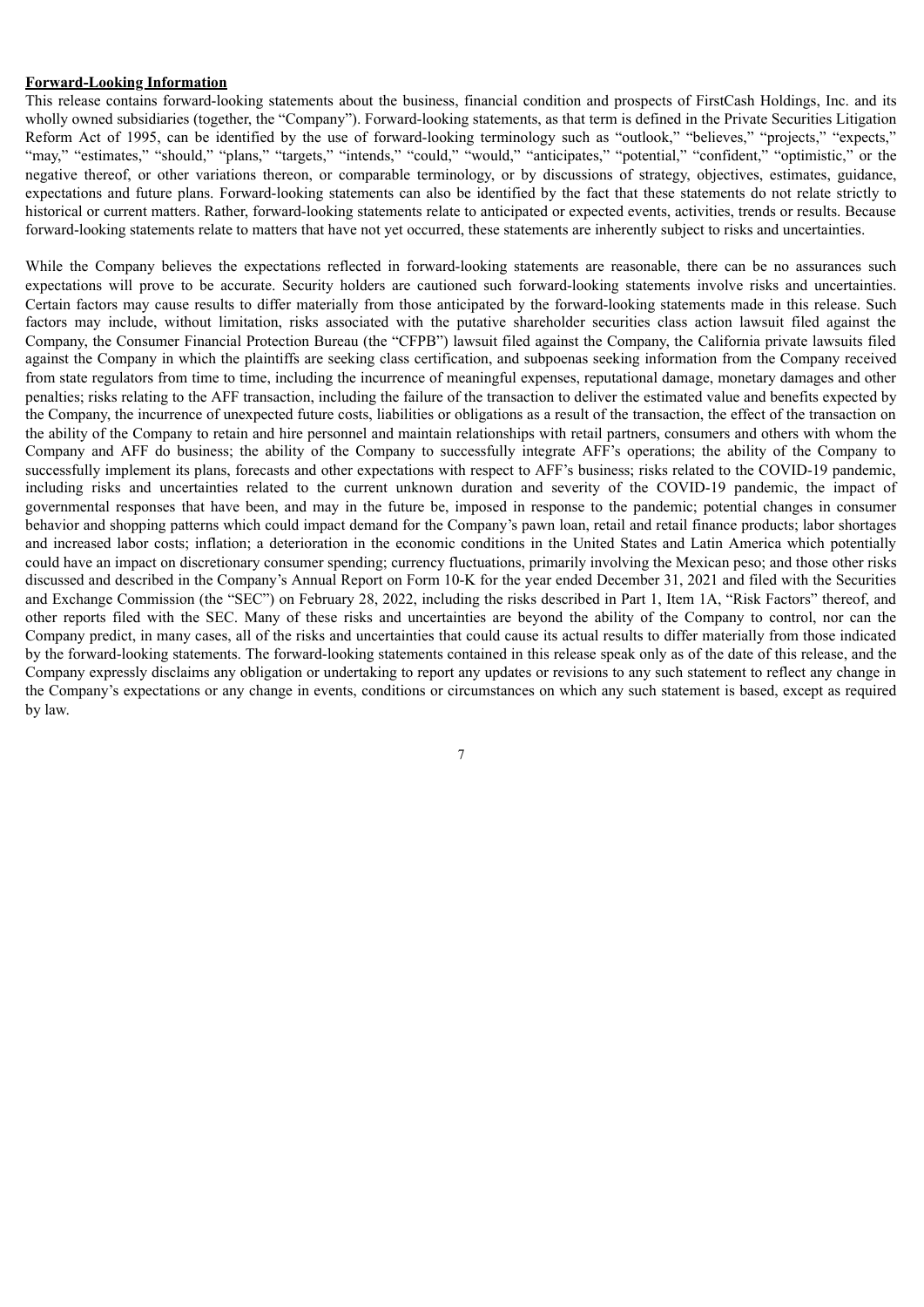# **FIRSTCASH HOLDINGS, INC. CONSOLIDATED STATEMENTS OF INCOME**

(unaudited, in thousands)

|                                                             |              | Three Months Ended |  |  |  |  |
|-------------------------------------------------------------|--------------|--------------------|--|--|--|--|
|                                                             |              | March 31.          |  |  |  |  |
|                                                             | 2022         | 2021               |  |  |  |  |
| Revenue:                                                    |              |                    |  |  |  |  |
| Retail merchandise sales                                    | S<br>302,819 | \$<br>272,042      |  |  |  |  |
| Pawn loan fees                                              | 131,819      | 115,522            |  |  |  |  |
| Leased merchandise income                                   | 149,947      |                    |  |  |  |  |
| Interest and fees on finance receivables                    | 42,449       |                    |  |  |  |  |
| Wholesale scrap jewelry sales                               | 32,805       | 20,375             |  |  |  |  |
| Total revenue                                               | 659,839      | 407,939            |  |  |  |  |
| Cost of revenue:                                            |              |                    |  |  |  |  |
| Cost of retail merchandise sold                             | 182,214      | 157,153            |  |  |  |  |
| Depreciation of leased merchandise                          | 93,706       |                    |  |  |  |  |
| Provision for lease losses                                  | 39,820       |                    |  |  |  |  |
| Provision for loan losses                                   | 24,697       |                    |  |  |  |  |
| Cost of wholesale scrap jewelry sold                        | 28,215       | 17,197             |  |  |  |  |
| Total cost of revenue                                       | 368,652      | 174,350            |  |  |  |  |
| Net revenue                                                 | 291,187      | 233,589            |  |  |  |  |
| Expenses and other income:                                  |              |                    |  |  |  |  |
| Operating expenses                                          | 173,296      | 137,324            |  |  |  |  |
| Administrative expenses                                     | 36,863       | 30,999             |  |  |  |  |
| Depreciation and amortization                               | 25,542       | 10,612             |  |  |  |  |
| Interest expense                                            | 16,221       | 7,230              |  |  |  |  |
| Interest income                                             | (676)        | (158)              |  |  |  |  |
| (Gain) loss on foreign exchange                             | (480)        | 267                |  |  |  |  |
| Merger and acquisition expenses                             | 665          | 166                |  |  |  |  |
| Loss on revaluation of contingent acquisition consideration | 2,570        |                    |  |  |  |  |
| Impairments and dispositions of certain other assets        | 177          | 878                |  |  |  |  |
| Total expenses and other income                             | 254,178      | 187,318            |  |  |  |  |
| Income before income taxes                                  | 37,009       | 46,271             |  |  |  |  |
| Provision for income taxes                                  | 9,004        | 12,556             |  |  |  |  |
| Net income                                                  | 28,005<br>\$ | \$<br>33,715       |  |  |  |  |

Certain amounts in the consolidated statements of income for the three months ended March 31, 2021 have been reclassified in order to conform to the 2022 presentation.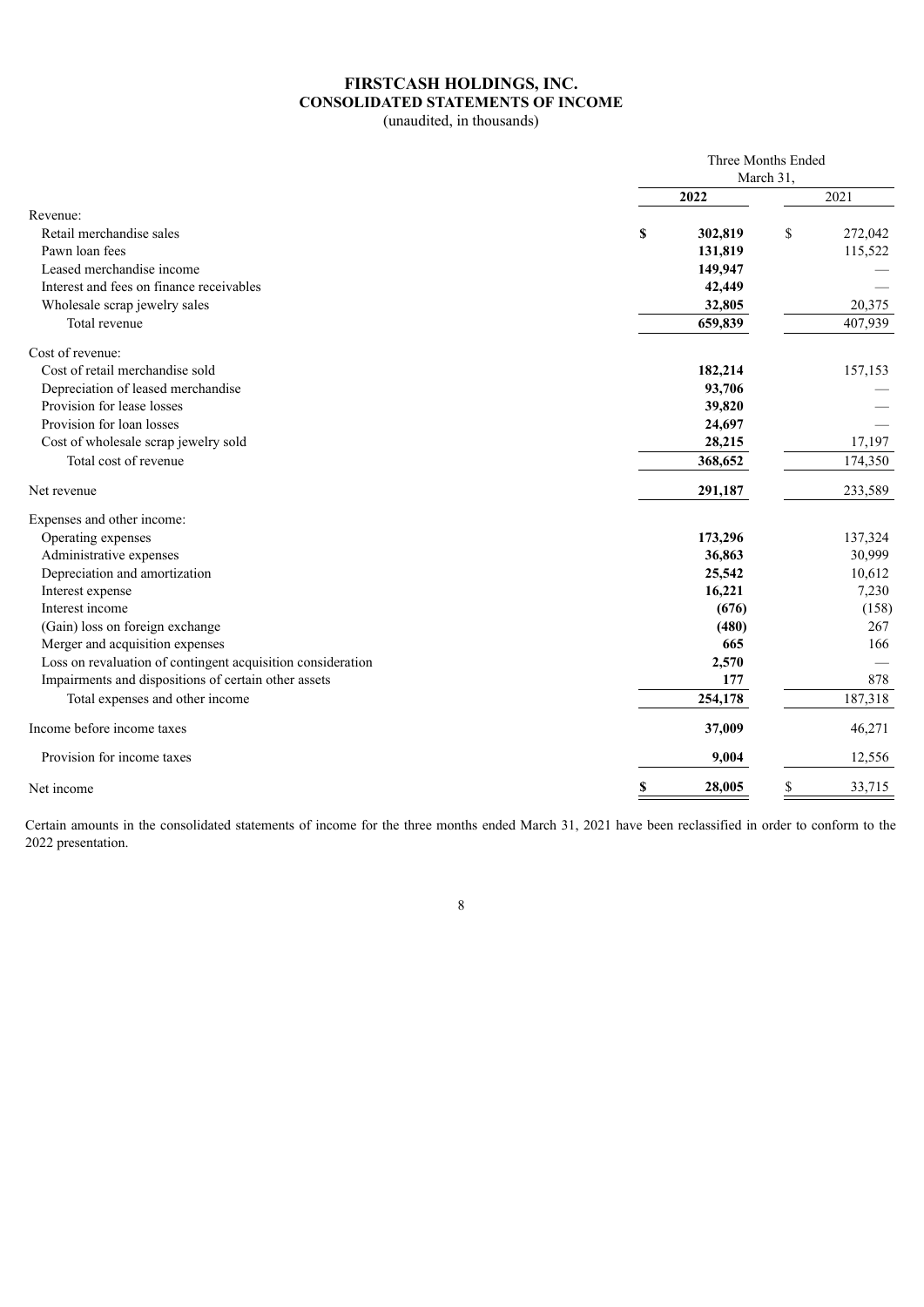# **FIRSTCASH HOLDINGS, INC. CONSOLIDATED BALANCE SHEETS**

(unaudited, in thousands)

|                                            | March 31, |            |               | December 31, |    |            |
|--------------------------------------------|-----------|------------|---------------|--------------|----|------------|
|                                            |           | 2022       |               | 2021         |    | 2021       |
| <b>ASSETS</b>                              |           |            |               |              |    |            |
| Cash and cash equivalents                  | \$        | 113,317    | <sup>\$</sup> | 54,641       | \$ | 120,046    |
| Accounts receivable, net                   |           | 52,017     |               | 35,334       |    | 55,356     |
| Pawn loans                                 |           | 344,101    |               | 265,438      |    | 347,973    |
| Finance receivables, net <sup>(1)</sup>    |           | 140,481    |               |              |    | 181,021    |
| Inventories                                |           | 247,276    |               | 185,336      |    | 263,311    |
| Leased merchandise, net <sup>(1)</sup>     |           | 119,147    |               |              |    | 143,944    |
| Prepaid expenses and other current assets  |           | 22,592     |               | 16,865       |    | 17,707     |
| Total current assets                       |           | 1,038,931  |               | 557,614      |    | 1,129,358  |
| Property and equipment, net                |           | 471,193    |               | 384,617      |    | 462,526    |
| Operating lease right of use asset         |           | 303,444    |               | 287,418      |    | 306,061    |
| Goodwill                                   |           | 1,541,424  |               | 974,051      |    | 1,536,178  |
| Intangible assets, net                     |           | 373,928    |               | 83,229       |    | 388,184    |
| Other assets                               |           | 8,318      |               | 9,365        |    | 8,531      |
| Deferred tax assets, net                   |           | 5,930      |               | 3,869        |    | 5,614      |
| Total assets                               | \$        | 3,743,168  | \$            | 2,300,163    | \$ | 3,836,452  |
| LIABILITIES AND STOCKHOLDERS' EQUITY       |           |            |               |              |    |            |
| Accounts payable and accrued liabilities   | \$        | 237,164    | <sup>\$</sup> | 86,714       | \$ | 244,327    |
| Customer deposits and prepayments          |           | 57,874     |               | 38,727       |    | 57,310     |
| Lease liability, current                   |           | 92,091     |               | 86,529       |    | 90,570     |
| Total current liabilities                  |           | 387,129    |               | 211,970      |    | 392,207    |
| Revolving unsecured credit facilities      |           | 218,000    |               | 44,000       |    | 259,000    |
| Senior unsecured notes                     |           | 1,034,355  |               | 493,108      |    | 1,033,904  |
| Deferred tax liabilities, net              |           | 126,741    |               | 73,020       |    | 126,098    |
| Lease liability, non-current               |           | 198,760    |               | 186,972      |    | 203,166    |
| Other liabilities                          |           | 13,950     |               |              |    | 13,950     |
| <b>Total liabilities</b>                   |           | 1,978,935  |               | 1,009,070    |    | 2,028,325  |
| Stockholders' equity:                      |           |            |               |              |    |            |
| Common stock                               |           | 573        |               | 493          |    | 573        |
| Additional paid-in capital                 |           | 1,726,750  |               | 1,218,323    |    | 1,724,956  |
| Retained earnings                          |           | 880,138    |               | 811,921      |    | 866,679    |
| Accumulated other comprehensive loss       |           | (119, 510) |               | (130,767)    |    | (131, 299) |
| Common stock held in treasury, at cost     |           | (723, 718) |               | (608, 877)   |    | (652, 782) |
| Total stockholders' equity                 |           | 1,764,233  |               | 1,291,093    |    | 1,808,127  |
| Total liabilities and stockholders' equity | \$        | 3,743,168  | \$            | 2,300,163    | \$ | 3,836,452  |

Certain amounts in the consolidated balance sheets as of March 31, 2021 and December 31, 2021 have been reclassified in order to confirm to the 2022 presentation.

See reconciliation of reported AFF earning asset balances to AFF earning asset balances adjusted to exclude the impacts of purchase accounting in the "Reconciliations of Non-GAAP Financial Measures to GAAP Financial Measures" section elsewhere in this release. (1)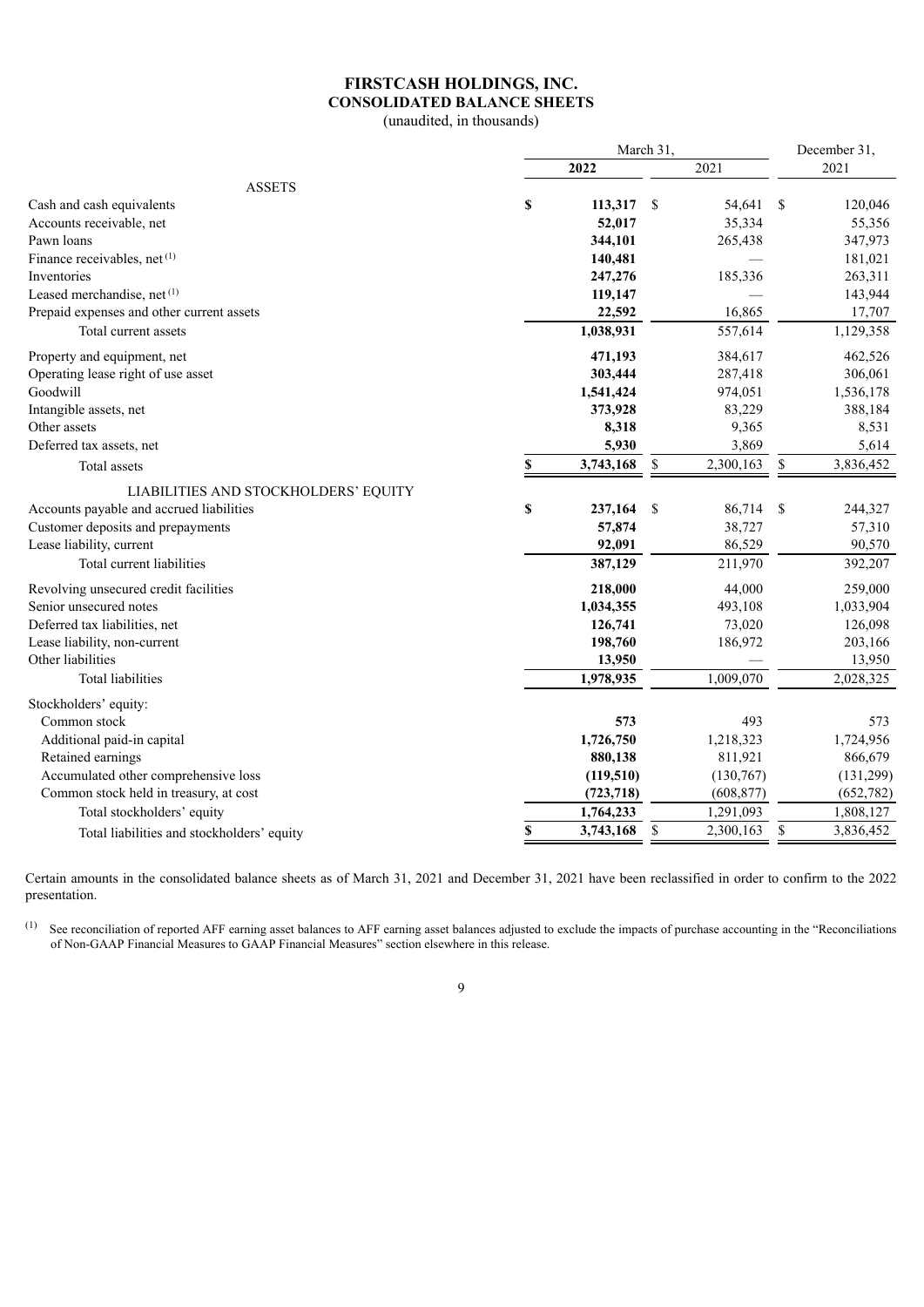The Company's reportable segments are as follows:

- U.S. pawn
- Latin America pawn
- Retail POS payment solutions (AFF)

The Company provides revenues, cost of revenues, operating expenses, pre-tax operating income and earning assets by segment. Operating expenses include salary and benefit expense of pawn-store-level employees, occupancy costs, bank charges, security, insurance, utilities, supplies and other costs incurred by the pawn stores. Additionally, costs incurred in operating AFF have been classified as operating expenses, which include salary and benefit expense of certain operations focused departments, merchant partner incentives, bank and other payment processing charges, credit reporting costs, information technology costs, advertising costs and other operational costs incurred by AFF.

## **U.S. Pawn Segment Results**

The following table details earning assets, which consist of pawn loans and inventories, as well as other earning asset metrics of the U.S. pawn segment as of March 31, 2022 as compared to March 31, 2021 (dollars in thousands, except as otherwise noted):

|                                                                                                      |    | As of March 31, |    |           |          |  |
|------------------------------------------------------------------------------------------------------|----|-----------------|----|-----------|----------|--|
|                                                                                                      |    | 2022            |    | 2021      | Increase |  |
| <b>U.S. Pawn Segment</b>                                                                             |    |                 |    |           |          |  |
| Earning assets:                                                                                      |    |                 |    |           |          |  |
| Pawn loans                                                                                           | \$ | 241,597         | \$ | 169,642   | 42 $%$   |  |
| Inventories                                                                                          |    | 184,671         |    | 128,308   | 44 %     |  |
|                                                                                                      |    | 426,268         | \$ | 297,950   | 43 %     |  |
| Average outstanding pawn loan amount (in ones)                                                       | \$ | 226             | \$ | 215       | $5\%$    |  |
| Composition of pawn collateral:                                                                      |    |                 |    |           |          |  |
| General merchandise                                                                                  |    | 33 %            |    | 30 %      |          |  |
| Jewelry                                                                                              |    | $67 \%$         |    | 70 %      |          |  |
|                                                                                                      |    | 100 %           |    | $100~\%$  |          |  |
| Composition of inventories:                                                                          |    |                 |    |           |          |  |
| General merchandise                                                                                  |    | 44 %            |    | 44 %      |          |  |
| Jewelry                                                                                              |    | 56 %            |    | 56 %      |          |  |
|                                                                                                      |    | 100 %           |    | 100 %     |          |  |
| Percentage of inventory aged greater than one year                                                   |    | $1\%$           |    | $2\%$     |          |  |
| Inventory turns (trailing twelve months cost of merchandise sales divided by average<br>inventories) |    | 2.8 times       |    | 3.3 times |          |  |

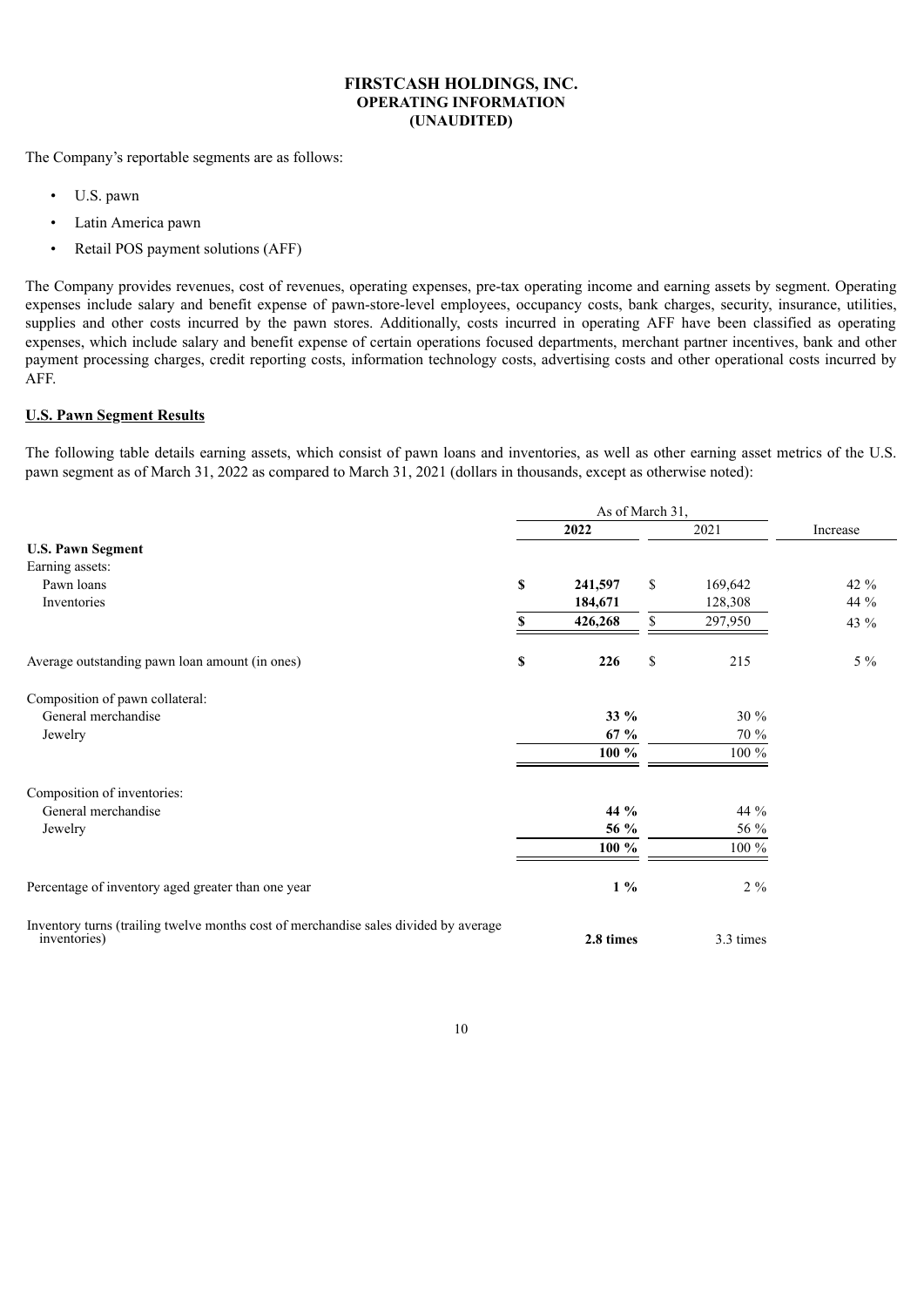The following table presents segment pre-tax operating income and other operating metrics of the U.S. pawn segment for the three months ended March 31, 2022 as compared to the three months ended March 31, 2021 (dollars in thousands):

| Three Months Ended                   |                        |           |         |          |  |  |  |
|--------------------------------------|------------------------|-----------|---------|----------|--|--|--|
|                                      |                        | March 31, |         |          |  |  |  |
|                                      | 2022                   |           | 2021    | Increase |  |  |  |
| <b>U.S. Pawn Segment</b>             |                        |           |         |          |  |  |  |
| Revenue:                             |                        |           |         |          |  |  |  |
| Retail merchandise sales             | $\mathbb S$<br>204,942 | \$        | 189,957 | $8\ \%$  |  |  |  |
| Pawn loan fees                       | 90,339                 |           | 76,397  | 18 %     |  |  |  |
| Wholesale scrap jewelry sales        | 16,524                 |           | 9,203   | 80 %     |  |  |  |
| Total revenue                        | 311,805                |           | 275,557 | 13 %     |  |  |  |
| Cost of revenue:                     |                        |           |         |          |  |  |  |
| Cost of retail merchandise sold      | 119,718                |           | 106,530 | $12\%$   |  |  |  |
| Cost of wholesale scrap jewelry sold | 14,530                 |           | 7,513   | 93 %     |  |  |  |
| Total cost of revenue                | 134,248                |           | 114,043 | 18 %     |  |  |  |
| Net revenue                          | 177,557                |           | 161,514 | 10 %     |  |  |  |
| Segment expenses:                    |                        |           |         |          |  |  |  |
| Operating expenses                   | 98,822                 |           | 95,247  | $4\%$    |  |  |  |
| Depreciation and amortization        | 5,587                  |           | 5,382   | $4\%$    |  |  |  |
| Total segment expenses               | 104,409                |           | 100,629 | $4\%$    |  |  |  |
| Segment pre-tax operating income     | 73,148<br>S            | \$        | 60,885  | 20 %     |  |  |  |
| Operating metrics:                   |                        |           |         |          |  |  |  |
| Retail merchandise sales margin      | 42 %                   |           | 44 %    |          |  |  |  |
| Net revenue margin                   | 57 %                   |           | 59 %    |          |  |  |  |
| Segment pre-tax operating margin     | $23\%$                 |           | 22 %    |          |  |  |  |

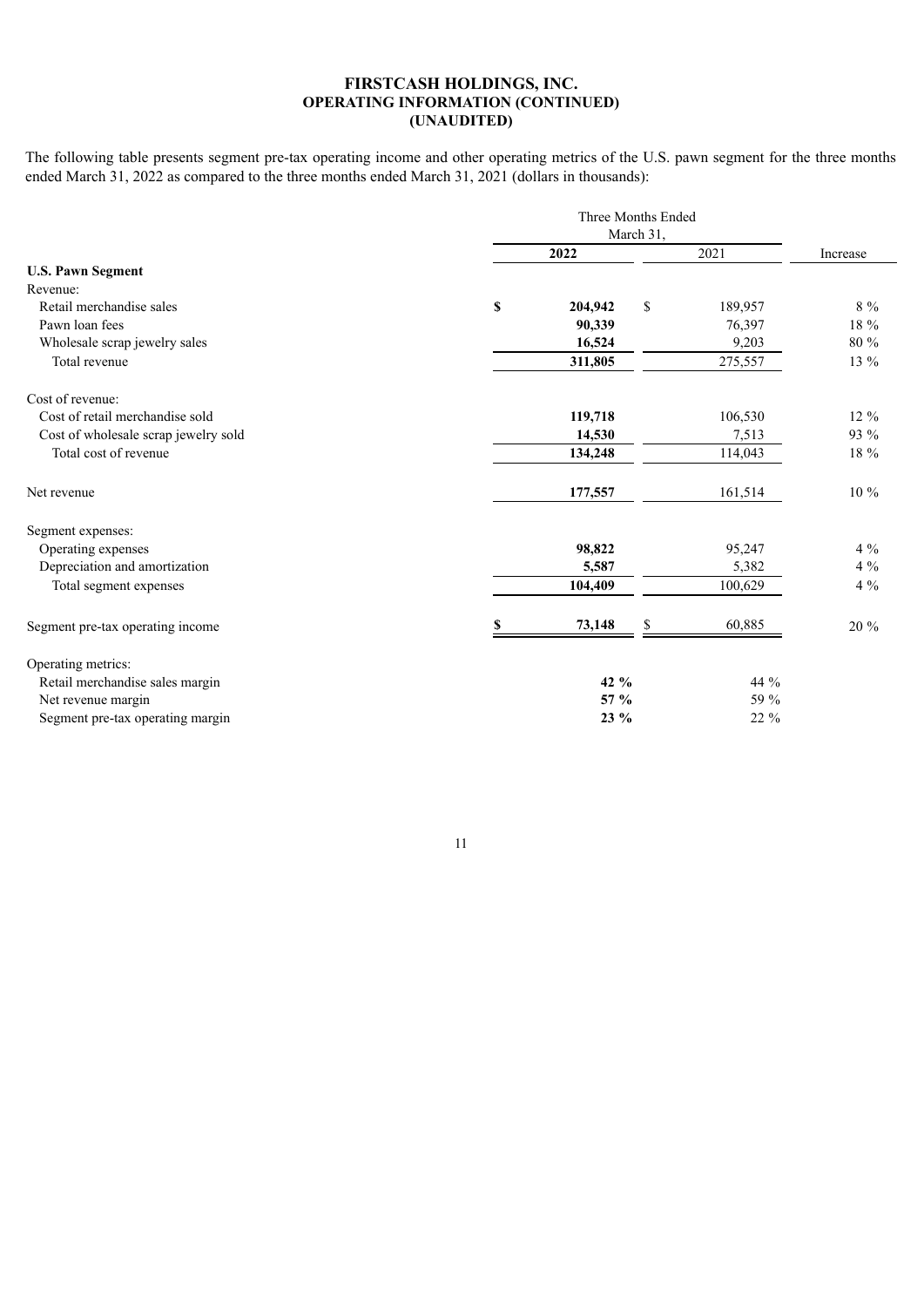#### **Latin America Pawn Segment Results**

The Company's management reviews and analyzes certain operating results in Latin America on a constant currency basis because the Company believes this better represents the Company's underlying business trends. Constant currency results are non-GAAP financial measures, which exclude the effects of foreign currency translation and are calculated by translating current-year results at prior-year average exchange rates. The wholesale scrap jewelry sales in Latin America are priced and settled in U.S. dollars and are not affected by foreign currency translation, as are a small percentage of the operating and administrative expenses in Latin America, which are billed and paid in U.S. dollars. Amounts presented on a constant currency basis are denoted as such. See the "Constant Currency Results" section below for additional discussion of constant currency results.

The following table provides exchange rates for the Mexican peso, Guatemalan quetzal and Colombian peso for the current and prior-year periods:

|                                                 | March 31.   |       |                |
|-------------------------------------------------|-------------|-------|----------------|
|                                                 | 2022        | 2021  | (Unfavorable)  |
| Mexican peso / U.S. dollar exchange rate:       |             |       |                |
| End-of-period                                   | <b>20.0</b> | 20.6  | $3\%$          |
| Three months ended                              | 20.5        | 20.3  | (1)%           |
| Guatemalan quetzal / U.S. dollar exchange rate: |             |       |                |
| End-of-period                                   | 7.7         | 7.7   | $-\frac{9}{6}$ |
| Three months ended                              | 7.7         | 7.8   | $1\%$          |
| Colombian peso / U.S. dollar exchange rate:     |             |       |                |
| End-of-period                                   | 3,748       | 3,737 | $-\frac{9}{6}$ |
| Three months ended                              | 3,914       | 3,553 | $(10)\%$       |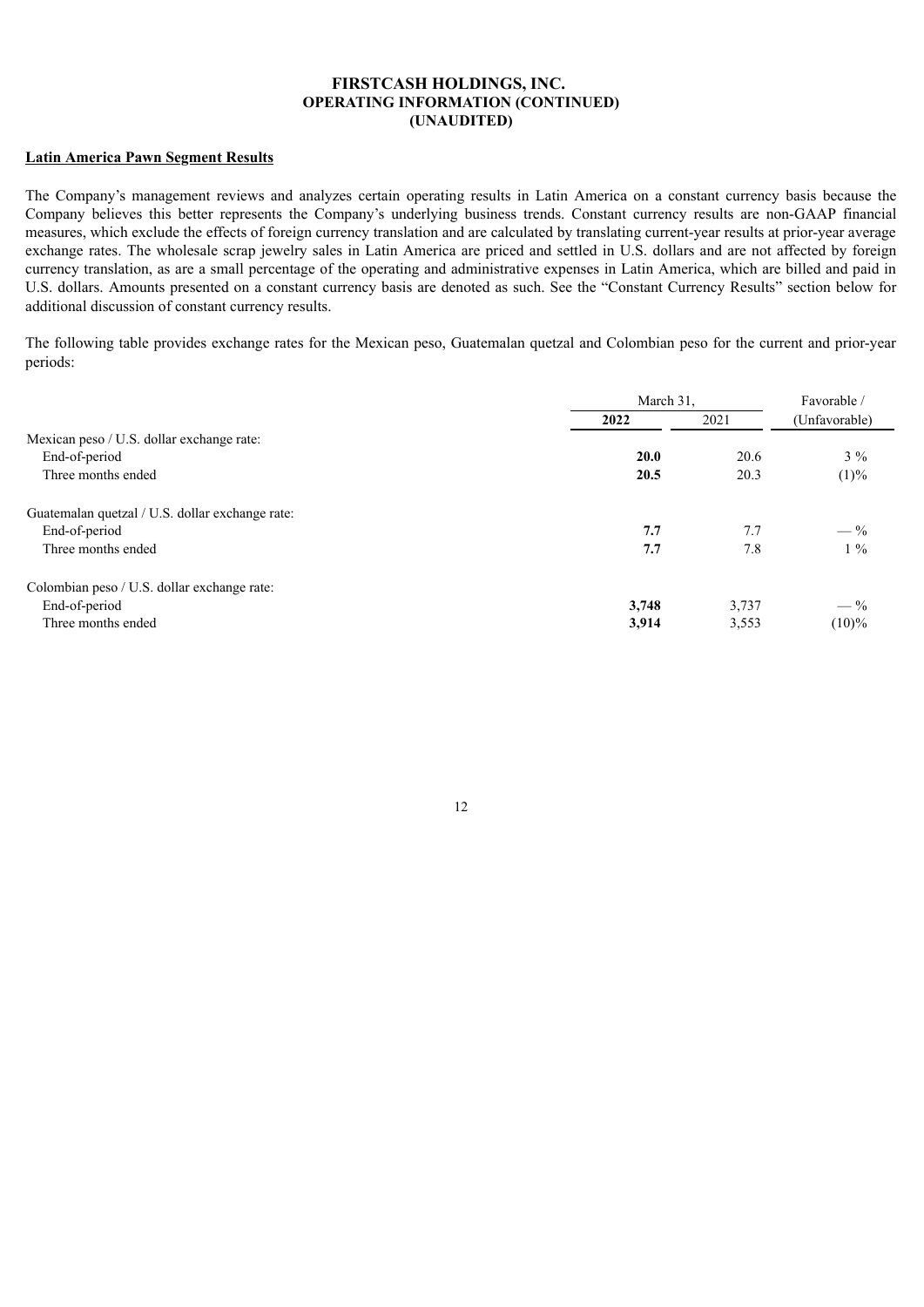The following table details earning assets, which consist of pawn loans and inventories as well as other earning asset metrics of the Latin America pawn segment as of March 31, 2022 as compared to March 31, 2021 (dollars in thousands, except as otherwise noted):

|                                                                                                         |    |                 |    |           | <b>Constant Currency Basis</b> |    |                            |                 |  |
|---------------------------------------------------------------------------------------------------------|----|-----------------|----|-----------|--------------------------------|----|----------------------------|-----------------|--|
|                                                                                                         |    | As of March 31, |    |           |                                |    | As of<br>March 31,<br>2022 | Increase        |  |
|                                                                                                         |    | 2022            |    | 2021      | Increase                       |    | (Non-GAAP)                 | (Non-GAAP)      |  |
| <b>Latin America Pawn Segment</b><br>Earning assets:                                                    |    |                 |    |           |                                |    |                            |                 |  |
| Pawn loans                                                                                              | \$ | 102,504         | \$ | 95,796    | $7\%$                          | \$ | 99,610                     | $4\%$           |  |
| Inventories                                                                                             |    | 62,605          |    | 57,028    | $10\%$                         |    | 60,841                     | $7 \frac{9}{6}$ |  |
|                                                                                                         | S  | 165,109         | \$ | 152,824   | $8\%$                          | \$ | 160,451                    | $5\%$           |  |
| Average outstanding pawn loan amount (in<br>ones)                                                       | \$ | 79              | \$ | 76        | $4\%$                          | \$ | 76                         | $-$ %           |  |
| Composition of pawn collateral:                                                                         |    |                 |    |           |                                |    |                            |                 |  |
| General merchandise                                                                                     |    | 68 %            |    | 66 %      |                                |    |                            |                 |  |
| Jewelry                                                                                                 |    | 32 %            |    | 34 %      |                                |    |                            |                 |  |
|                                                                                                         |    | $100 \%$        |    | 100 %     |                                |    |                            |                 |  |
| Composition of inventories:                                                                             |    |                 |    |           |                                |    |                            |                 |  |
| General merchandise                                                                                     |    | 68 %            |    | 58 %      |                                |    |                            |                 |  |
| Jewelry                                                                                                 |    | 32 %            |    | 42 %      |                                |    |                            |                 |  |
|                                                                                                         |    | 100 %           |    | 100 %     |                                |    |                            |                 |  |
| Percentage of inventory aged greater than one<br>year                                                   |    | $1\%$           |    | $2\%$     |                                |    |                            |                 |  |
| Inventory turns (trailing twelve months cost of<br>merchandise sales divided by average<br>inventories) |    | 4.3 times       |    | 4.4 times |                                |    |                            |                 |  |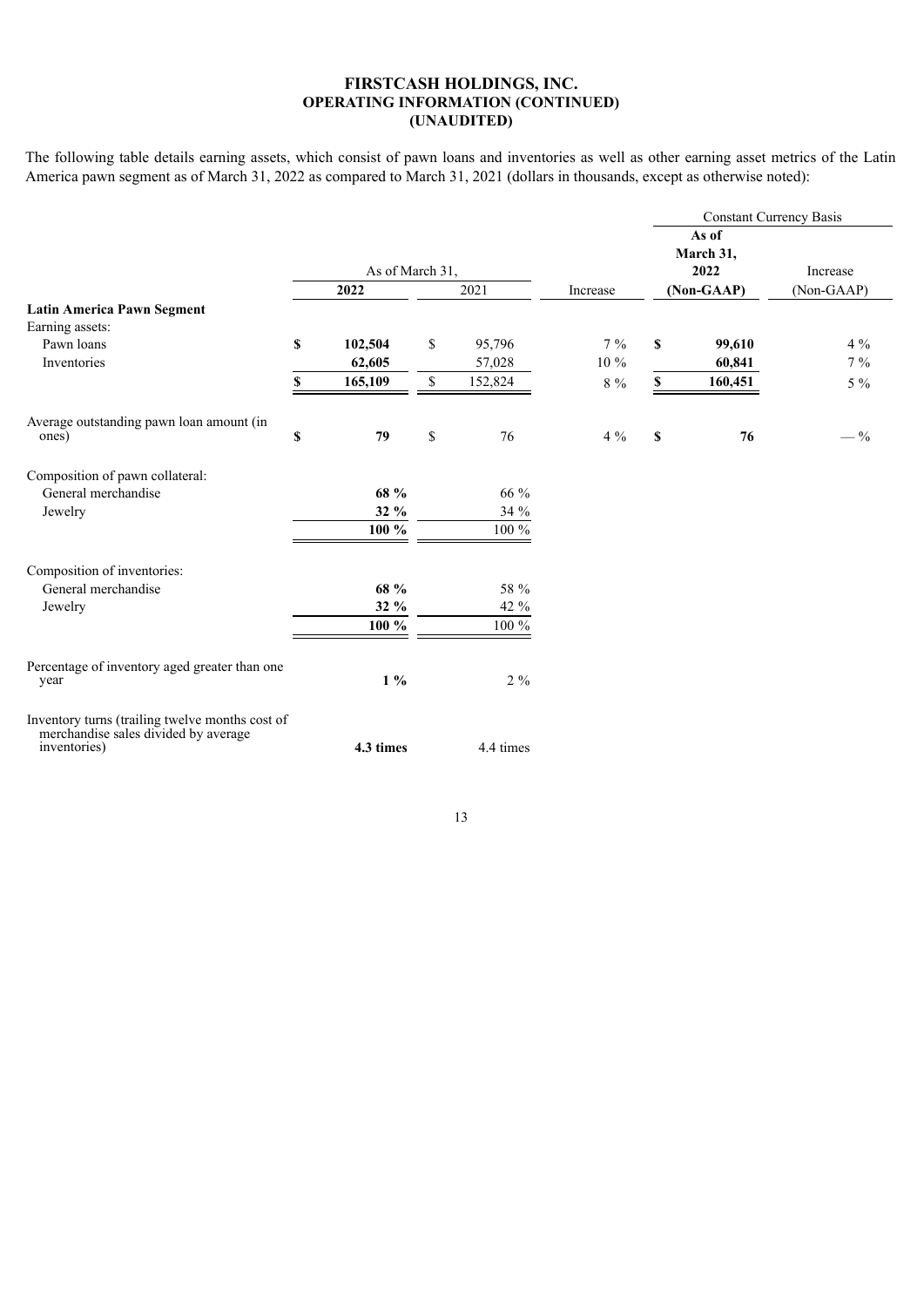The following table presents segment pre-tax operating income and other operating metrics of the Latin America pawn segment for the three months ended March 31, 2022 as compared to the three months ended March 31, 2021 (dollars in thousands):

|                                               |                                 |         |    |         |          | <b>Constant Currency Basis</b>                           |            |            |  |
|-----------------------------------------------|---------------------------------|---------|----|---------|----------|----------------------------------------------------------|------------|------------|--|
|                                               | Three Months Ended<br>March 31, |         |    |         |          | <b>Three Months</b><br><b>Ended</b><br>March 31,<br>2022 |            | Increase   |  |
|                                               |                                 | 2022    |    | 2021    | Increase |                                                          | (Non-GAAP) | (Non-GAAP) |  |
| <b>Latin America Pawn Segment</b><br>Revenue: |                                 |         |    |         |          |                                                          |            |            |  |
| Retail merchandise sales                      | \$                              | 97,877  | \$ | 82,085  | 19 %     | \$                                                       | 98,802     | 20 %       |  |
| Pawn loan fees                                |                                 | 41,480  |    | 39,125  | $6\%$    |                                                          | 41,873     | $7\%$      |  |
| Wholesale scrap jewelry sales                 |                                 | 16,281  |    | 11,172  | 46 %     |                                                          | 16,281     | 46 %       |  |
| Total revenue                                 |                                 | 155,638 |    | 132,382 | 18 %     |                                                          | 156,956    | 19 %       |  |
| Cost of revenue:                              |                                 |         |    |         |          |                                                          |            |            |  |
| Cost of retail merchandise sold               |                                 | 62,496  |    | 50,623  | 23 %     |                                                          | 63,084     | 25 %       |  |
| Cost of wholesale scrap jewelry sold          |                                 | 13,685  |    | 9,684   | 41 %     |                                                          | 13,819     | 43 %       |  |
| Total cost of revenue                         |                                 | 76,181  |    | 60,307  | 26 %     |                                                          | 76,903     | 28 %       |  |
| Net revenue                                   |                                 | 79,457  |    | 72,075  | $10\%$   |                                                          | 80,053     | $11\%$     |  |
| Segment expenses:                             |                                 |         |    |         |          |                                                          |            |            |  |
| Operating expenses                            |                                 | 45,542  |    | 42,077  | $8\%$    |                                                          | 45,965     | $9\%$      |  |
| Depreciation and amortization                 |                                 | 4,401   |    | 4,263   | $3\%$    |                                                          | 4,451      | 4 %        |  |
| Total segment expenses                        |                                 | 49,943  |    | 46,340  | $8\%$    |                                                          | 50,416     | $9\%$      |  |
| Segment pre-tax operating income              | S                               | 29,514  | \$ | 25,735  | 15 %     | S                                                        | 29,637     | 15 %       |  |
| Operating metrics:                            |                                 |         |    |         |          |                                                          |            |            |  |
| Retail merchandise sales margin               |                                 | $36\%$  |    | 38 %    |          |                                                          | $36\%$     |            |  |
| Net revenue margin                            |                                 | 51 %    |    | 54 %    |          |                                                          | 51 %       |            |  |
| Segment pre-tax operating margin              |                                 | $19\%$  |    | 19 %    |          |                                                          | 19 %       |            |  |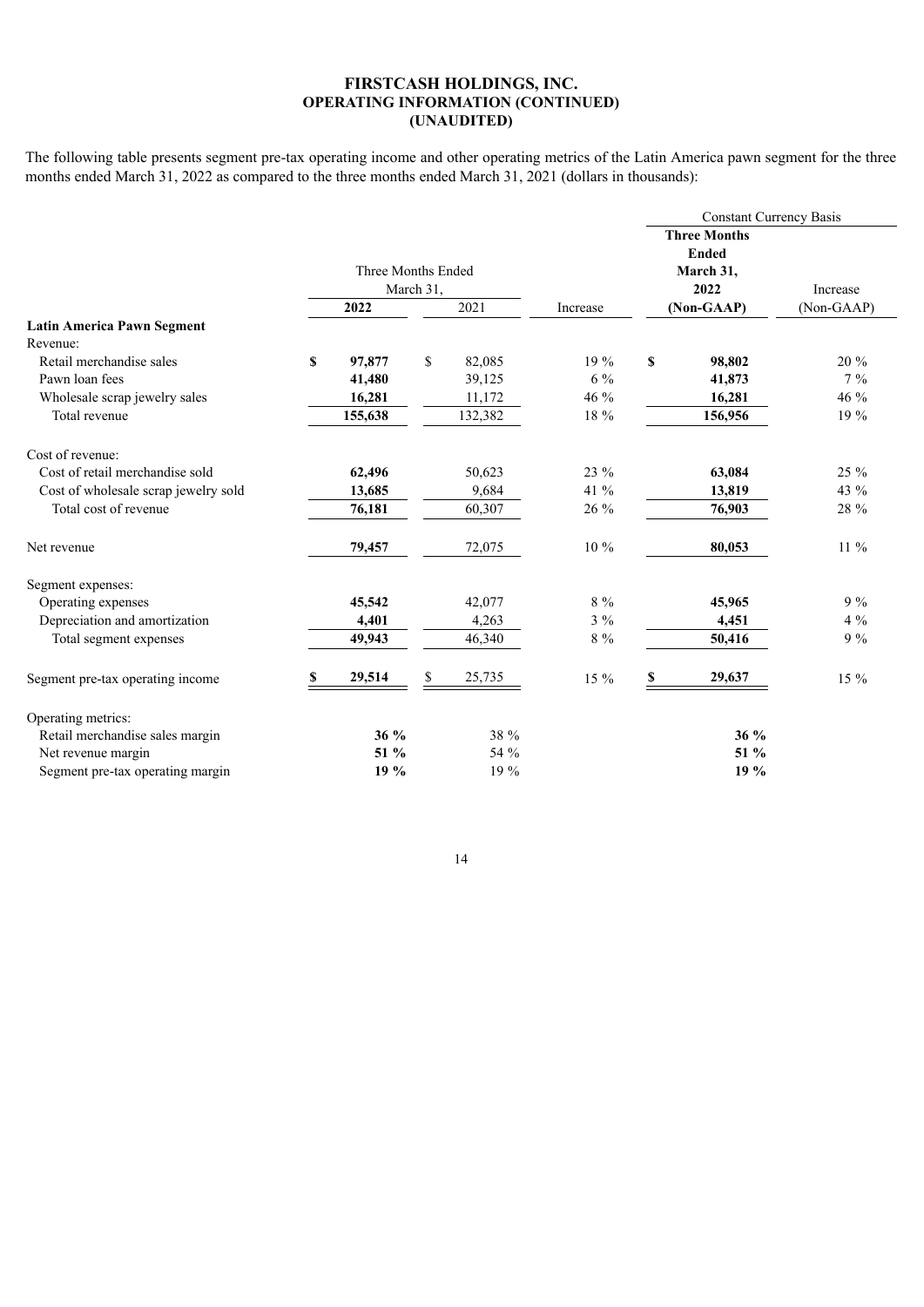#### **Retail POS Payment Solutions Segment Results**

The Company completed the AFF acquisition on December 17, 2021, and the results of operations of AFF have been consolidated since the acquisition date. As a result of purchase accounting, AFF's as reported earning assets, consisting of leased merchandise and finance receivables, contain significant fair value adjustments. The fair value adjustments will be amortized over the life of the lease contracts and finance receivables acquired at the time of acquisition.

The following table provides a detail of leased merchandise as reported and as adjusted to exclude the impacts of purchase accounting as of March 31, 2022 (in thousands):

|                                                                      | As of March 31, 2022  |             |                        |  |  |  |  |  |  |  |
|----------------------------------------------------------------------|-----------------------|-------------|------------------------|--|--|--|--|--|--|--|
|                                                                      | As Reported<br>(GAAP) | Adjustments | Adjusted<br>(Non-GAAP) |  |  |  |  |  |  |  |
| Leased merchandise, before allowance for lease losses <sup>(1)</sup> | 159.511               | 32,327      | 191,838                |  |  |  |  |  |  |  |
| Less allowance for lease losses                                      | (40.364)              | (35.664)    | (76, 028)              |  |  |  |  |  |  |  |
| Leased merchandise, net                                              | 119.147               | (3,337)     | 115.810                |  |  |  |  |  |  |  |

 $^{(1)}$  As reported acquired leased merchandise was recorded at fair value (which includes estimates for charge-offs) in conjunction with purchase accounting. Adjustment represents the difference between the original depreciated cost and fair value of the remaining acquired leased merchandise.

The following table provides a detail of finance receivables as reported and as adjusted to exclude the impacts of purchase accounting as of March 31, 2022 (in thousands):

|                                                                      | As of March 31, 2022  |             |                |  |                          |  |  |  |  |
|----------------------------------------------------------------------|-----------------------|-------------|----------------|--|--------------------------|--|--|--|--|
|                                                                      | As Reported<br>(GAAP) | Adjustments |                |  | Adjusted<br>$(Non-GAAP)$ |  |  |  |  |
| Finance receivables, before allowance for loan losses <sup>(1)</sup> | 212,813 \$            |             | $(26, 484)$ \$ |  | 186,329                  |  |  |  |  |
| Less allowance for loan losses                                       | (72, 332)             |             |                |  | (72, 332)                |  |  |  |  |
| Finance receivables, net                                             | 140.481               |             | $(26, 484)$ \$ |  | 113.997                  |  |  |  |  |

<sup>(1)</sup> As reported acquired finance receivables was recorded at fair value in conjunction with purchase accounting. Adjustment represents the difference between the original amortized cost basis and fair value of the remaining acquired finance receivables.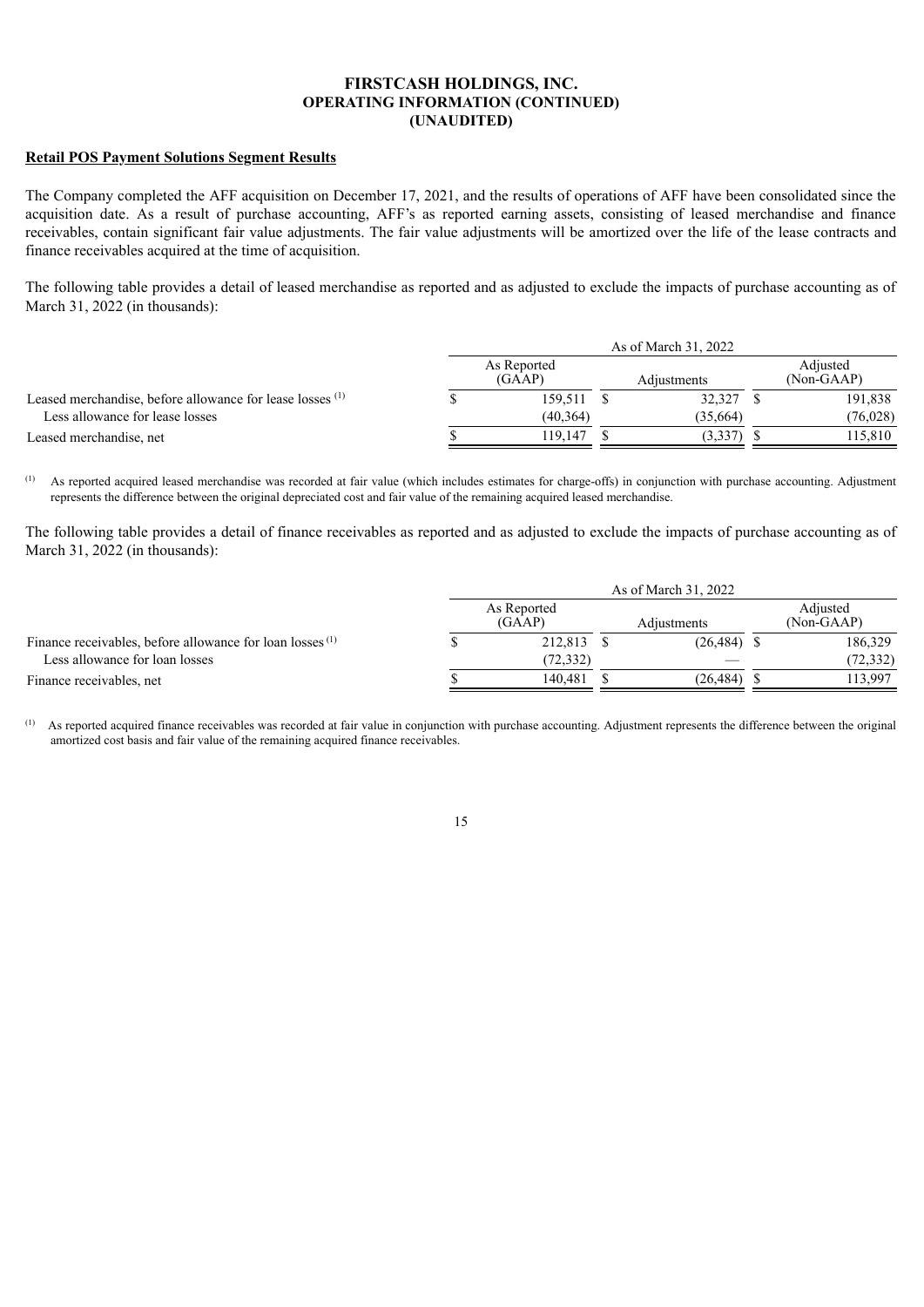AFF's as reported results of operations contain significant purchase accounting impacts. The following table presents segment pre-tax operating income as reported and as adjusted to exclude the impacts of purchase accounting for the three months ended March 31, 2022 (in thousands). Operating expenses include salary and benefit expense of certain operations focused departments, merchant partner incentives, bank and other payment processing charges, credit reporting costs, information technology costs, advertising costs and other operational costs incurred by AFF. Administrative expenses of AFF and amortization expense of intangible assets related to the purchase of AFF are not included in the segment pre-tax operating income.

|                                             | Three Months Ended March 31, 2022 |             |             |               |  |  |
|---------------------------------------------|-----------------------------------|-------------|-------------|---------------|--|--|
|                                             |                                   | As Reported |             | Adjusted      |  |  |
|                                             |                                   | (GAAP)      | Adjustments | (Non-GAAP)    |  |  |
| <b>Retail POS Payment Solutions Segment</b> |                                   |             |             |               |  |  |
| Revenue:                                    |                                   |             |             |               |  |  |
| Leased merchandise income                   | \$                                | 149,947     | -S          | 149,947<br>\$ |  |  |
| Interest and fees on finance receivables    |                                   | 42,449      | 16,173      | 58,622        |  |  |
| Total revenue                               |                                   | 192,396     | 16,173      | 208,569       |  |  |
| Cost of revenue:                            |                                   |             |             |               |  |  |
| Depreciation of leased merchandise          |                                   | 93,706      | (4,359)     | 89,347        |  |  |
| Provision for lease losses                  |                                   | 39,820      |             | 39,820        |  |  |
| Provision for loan losses                   |                                   | 24,697      |             | 24,697        |  |  |
| Total cost of revenue                       |                                   | 158,223     | (4,359)     | 153,864       |  |  |
| Net revenue                                 |                                   | 34,173      | 20,532      | 54,705        |  |  |
| Segment expenses:                           |                                   |             |             |               |  |  |
| Operating expenses                          |                                   | 28,932      |             | 28,932        |  |  |
| Depreciation and amortization               |                                   | 682         |             | 682           |  |  |
| Total segment expenses                      |                                   | 29,614      |             | 29,614        |  |  |
| Segment pre-tax operating income            |                                   | 4,559       | 20,532      | 25,091<br>S   |  |  |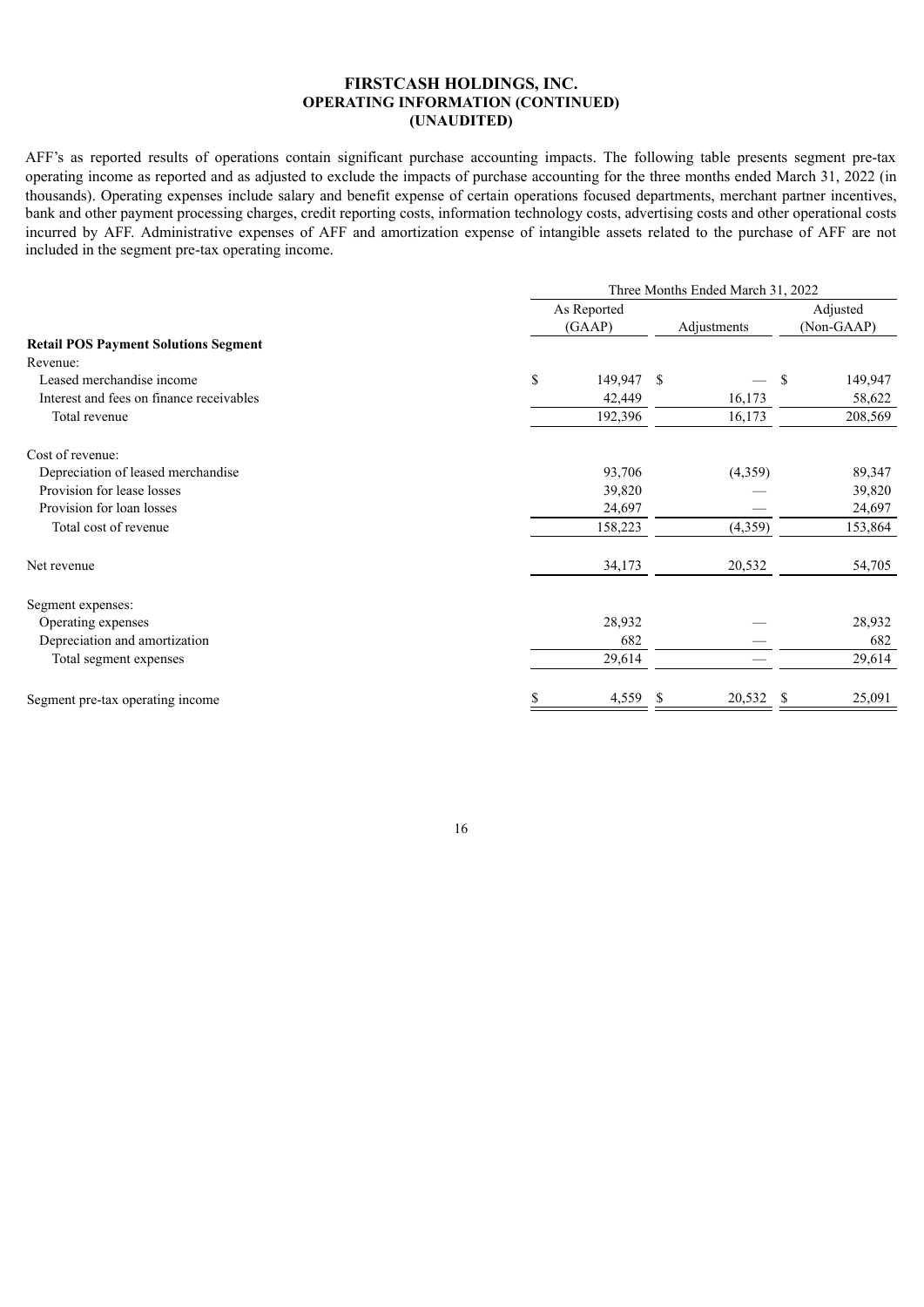# **Consolidated Results of Operations**

The following table reconciles pre-tax operating income of the Company's U.S. pawn segment, Latin America pawn segment and retail POS payment solutions segment discussed above to consolidated net income (in thousands):

|                                                             |    | Three Months Ended |    |        |  |  |  |  |
|-------------------------------------------------------------|----|--------------------|----|--------|--|--|--|--|
|                                                             |    |                    |    |        |  |  |  |  |
|                                                             |    | 2022               |    |        |  |  |  |  |
| <b>Consolidated Results of Operations</b>                   |    |                    |    |        |  |  |  |  |
| Segment pre-tax operating income:                           |    |                    |    |        |  |  |  |  |
| U.S. pawn                                                   | \$ | 73,148             | \$ | 60,885 |  |  |  |  |
| Latin America pawn                                          |    | 29,514             |    | 25,735 |  |  |  |  |
| Retail POS payment solutions <sup>(1)</sup>                 |    | 4,559              |    |        |  |  |  |  |
| Consolidated segment pre-tax operating income               |    | 107,221            |    | 86,620 |  |  |  |  |
| Corporate expenses and other income:                        |    |                    |    |        |  |  |  |  |
| Administrative expenses                                     |    | 36,863             |    | 30,999 |  |  |  |  |
| Depreciation and amortization                               |    | 14,872             |    | 967    |  |  |  |  |
| Interest expense                                            |    | 16,221             |    | 7,230  |  |  |  |  |
| Interest income                                             |    | (676)              |    | (158)  |  |  |  |  |
| (Gain) loss on foreign exchange                             |    | (480)              |    | 267    |  |  |  |  |
| Merger and acquisition expenses                             |    | 665                |    | 166    |  |  |  |  |
| Loss on revaluation of contingent acquisition consideration |    | 2,570              |    |        |  |  |  |  |
| Impairments and dispositions of certain other assets        |    | 177                |    | 878    |  |  |  |  |
| Total corporate expenses and other income                   |    | 70,212             |    | 40,349 |  |  |  |  |
| Income before income taxes                                  |    | 37,009             |    | 46,271 |  |  |  |  |
| Provision for income taxes                                  |    | 9,004              |    | 12,556 |  |  |  |  |
| Net income                                                  |    | 28,005             | \$ | 33,715 |  |  |  |  |

The AFF results are significantly impacted by certain purchase accounting adjustments as noted in the retail POS payment solutions segment results of operations above. Adjusted retail POS payment solutions segment pre-tax operating income excluding such purchase accounting adjustments was \$25 million for the three months ended March 31, 2022. (1)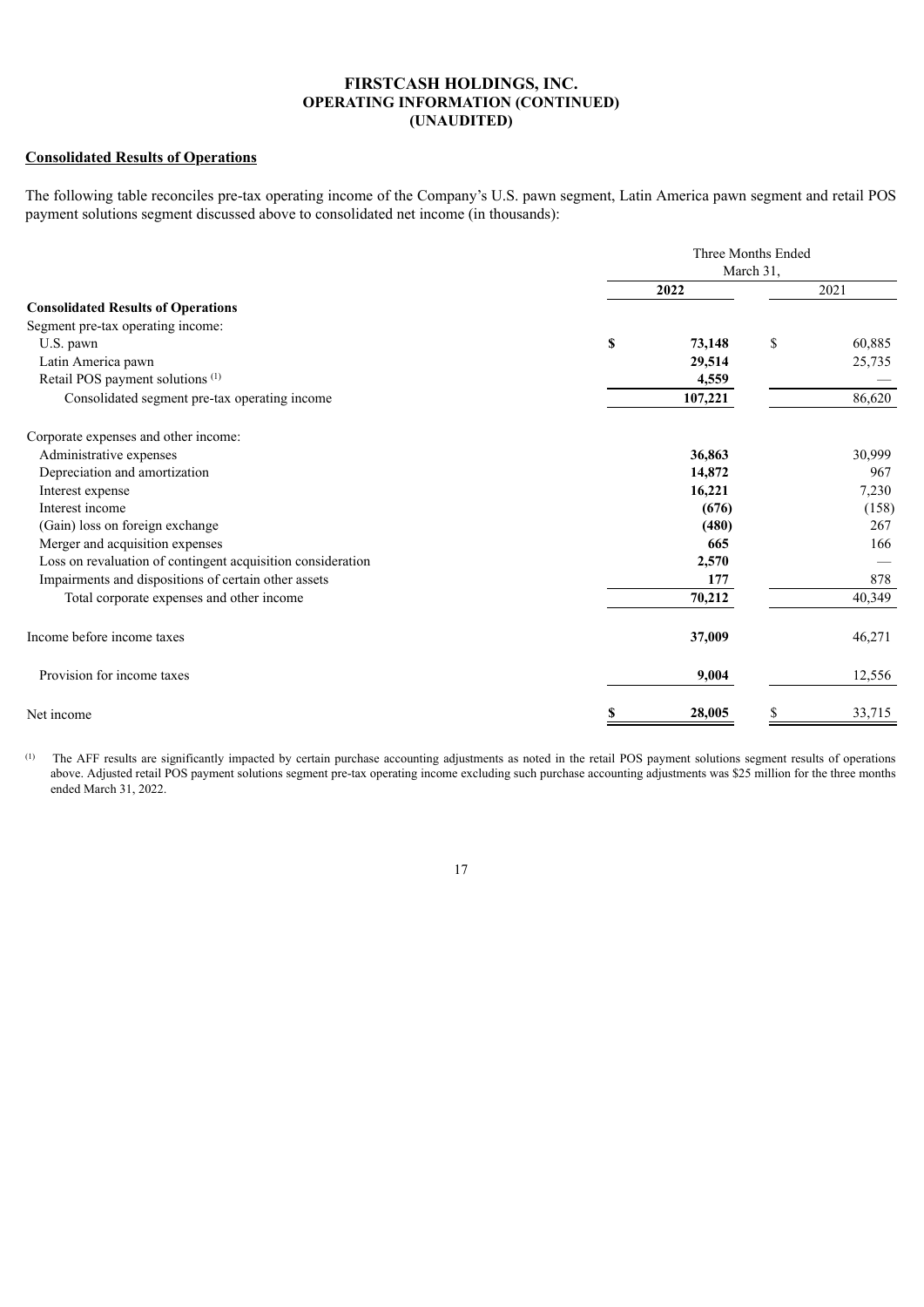#### **FIRSTCASH HOLDINGS, INC. PAWN STORE COUNT ACTIVITY**

As of March 31, 2022, the Company operated 2,829 pawn store locations composed of 1,078 stores in 25 U.S. states and the District of Columbia, 1,663 stores in 32 states in Mexico, 60 stores in Guatemala, 15 stores in Colombia and 13 stores in El Salvador.

The following table details pawn store count activity for the three months ended March 31, 2022:

|                                                                      | Three Months Ended March 31, 2022 |               |       |  |  |  |  |  |  |
|----------------------------------------------------------------------|-----------------------------------|---------------|-------|--|--|--|--|--|--|
|                                                                      | U.S.                              | Latin America | Total |  |  |  |  |  |  |
| Total locations, beginning of period                                 | 1.081                             | .744          | 2,825 |  |  |  |  |  |  |
| New locations opened $(1)$                                           |                                   | 10            | 10    |  |  |  |  |  |  |
| Consolidation of existing pawn locations <sup><math>(2)</math></sup> |                                   | (3)           | (6)   |  |  |  |  |  |  |
| Total locations, end of period                                       | 1.078                             | .751          | 2,829 |  |  |  |  |  |  |

In addition to new store openings, the Company strategically relocated one store in Latin America during the three months ended March 31, 2022. (1)

Store consolidations were primarily acquired locations over the past five years which have been combined with overlapping stores and for which the Company expects to maintain a significant portion of the acquired customer base in the consolidated location. (2)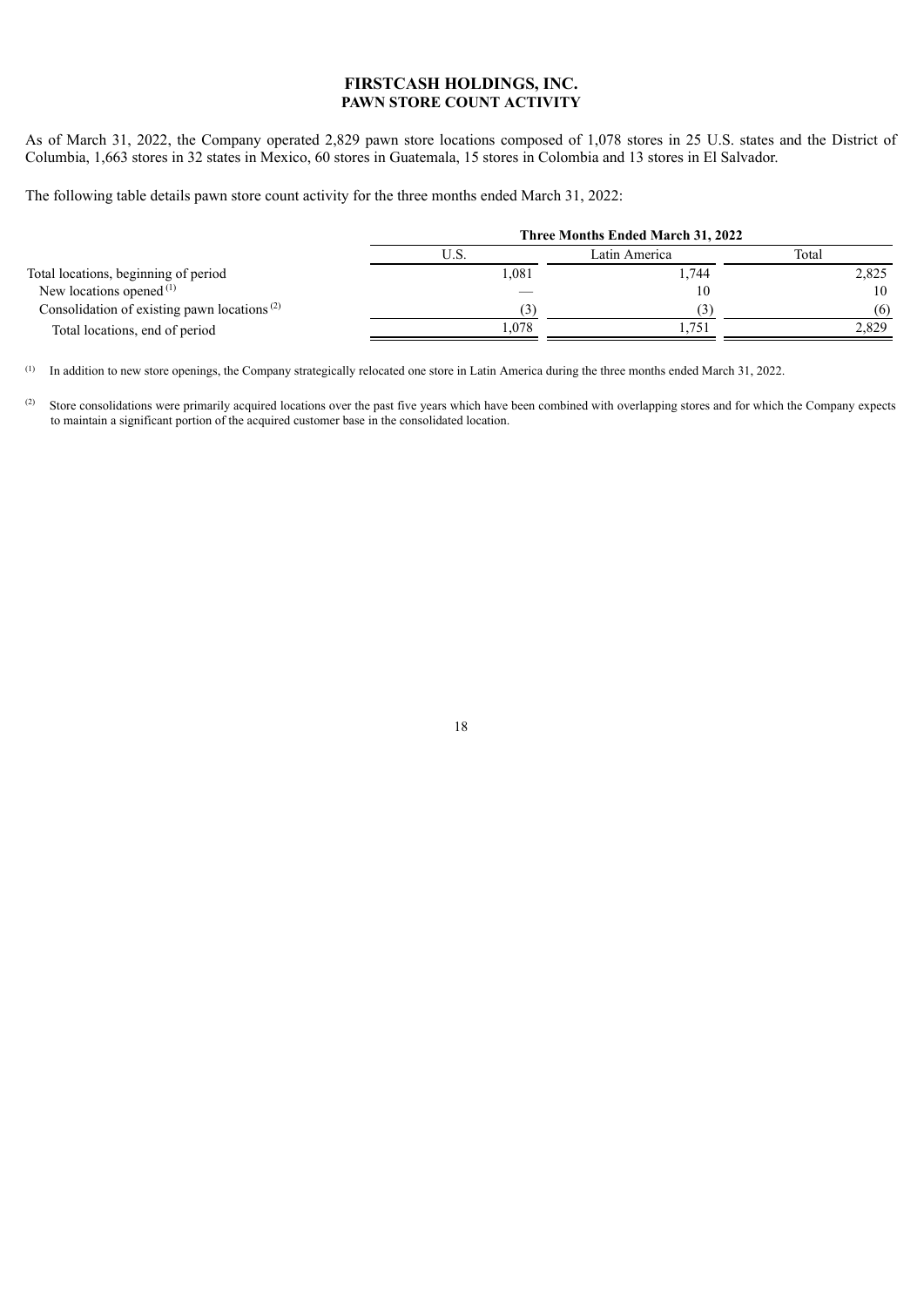The Company uses certain financial calculations such as adjusted net income, adjusted diluted earnings per share, EBITDA, adjusted EBITDA, free cash flow, adjusted free cash flow, adjusted retail POS payment solutions segment metrics and constant currency results as factors in the measurement and evaluation of the Company's operating performance and period-over-period growth. The Company derives these financial calculations on the basis of methodologies other than generally accepted accounting principles ("GAAP"), primarily by excluding from a comparable GAAP measure certain items the Company does not consider to be representative of its actual operating performance. These financial calculations are "non-GAAP financial measures" as defined under the SEC rules. The Company uses these non-GAAP financial measures in operating its business because management believes they are less susceptible to variances in actual operating performance that can result from the excluded items, other infrequent charges and currency fluctuations. The Company presents these financial measures to investors because management believes they are useful to investors in evaluating the primary factors that drive the Company's core operating performance and provide greater transparency into the Company's results of operations. However, items that are excluded and other adjustments and assumptions that are made in calculating these non-GAAP financial measures are significant components in understanding and assessing the Company's financial performance. These non-GAAP financial measures should be evaluated in conjunction with, and are not a substitute for, the Company's GAAP financial measures. Further, because these non-GAAP financial measures are not determined in accordance with GAAP and are thus susceptible to varying calculations, the non-GAAP financial measures, as presented, may not be comparable to other similarly-titled measures of other companies.

While acquisitions are an important part of the Company's overall strategy, the Company has adjusted the applicable financial calculations to exclude merger and acquisition expenses, including the Company's transaction expenses incurred in connection with its acquisition of AFF, and the impacts of purchase accounting with respect to the AFF acquisition in order to allow more accurate comparisons of the financial results to prior periods, which include the Company's transaction expenses incurred in connection with its acquisition of AFF. In addition, the Company does not consider these merger and acquisition expenses to be related to the organic operations of the acquired businesses or its continuing operations, and such expenses are generally not relevant to assessing or estimating the long-term performance of the acquired businesses. Merger and acquisition expenses include incremental costs directly associated with merger and acquisition activities, including professional fees, legal expenses, severance, retention and other employee-related costs, contract breakage costs and costs related to the consolidation of technology systems and corporate facilities, among others.

The Company has certain leases in Mexico which are denominated in U.S. dollars. The lease liability of these U.S. dollar denominated leases, which is considered a monetary liability, is remeasured into Mexican pesos using current period exchange rates, resulting in the recognition of foreign currency exchange gains or losses. The Company has adjusted the applicable financial measures to exclude these remeasurement gains or losses because they are non-cash, non-operating items that could create volatility in the Company's consolidated results of operations due to the magnitude of the end of period lease liability being remeasured, and to improve comparability of current periods presented with prior periods.

In conjunction with the Cash America merger in 2016, the Company recorded certain lease intangibles related to above- or below-market lease liabilities of Cash America which are included in the operating lease right of use asset on the consolidated balance sheets. As the Company continues to opportunistically purchase real estate from landlords at certain Cash America stores, the associated lease intangible, if any, is written off and gain or loss is recognized. The Company has adjusted the applicable financial measures to exclude these gains or losses given the variability in size and timing of these transactions and because they are non-cash, non-operating gains or losses. The Company believes this improves comparability of operating results for current periods presented with prior periods.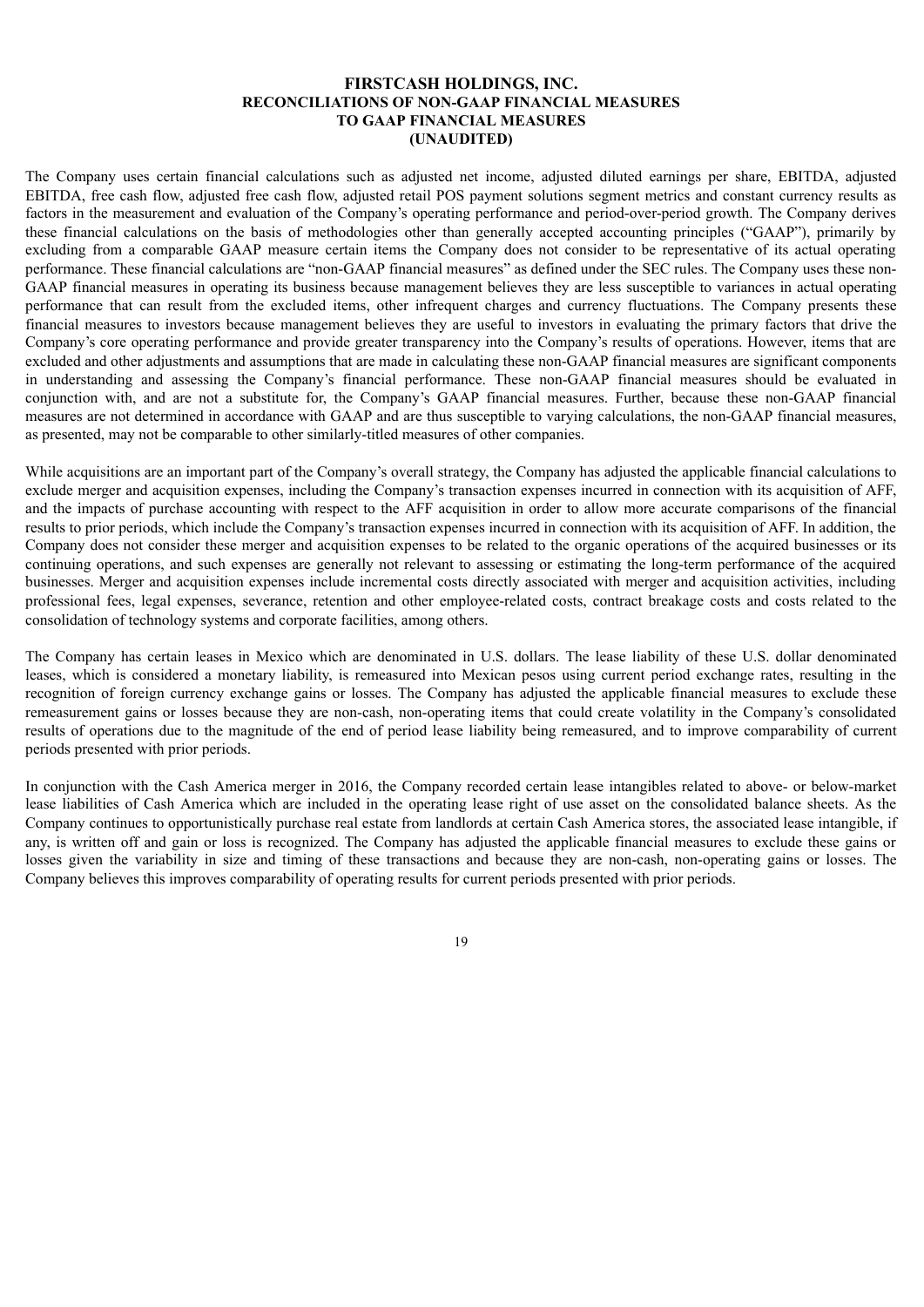#### **Adjusted Net Income and Adjusted Diluted Earnings Per Share**

Management believes the presentation of adjusted net income and adjusted diluted earnings per share provides investors with greater transparency and provides a more complete understanding of the Company's financial performance and prospects for the future by excluding items that management believes are non-operating in nature and not representative of the Company's core operating performance. In addition, management believes the adjustments shown below are useful to investors in order to allow them to compare the Company's financial results for the current periods presented with the prior periods presented.

The following table provides a reconciliation between net income and diluted earnings per share calculated in accordance with GAAP to adjusted net income and adjusted diluted earnings per share, which are shown net of tax (in thousands, except per share amounts):

|                                                                  | Three Months Ended March 31. |              |  |           |              |        |      |           |  |  |  |  |
|------------------------------------------------------------------|------------------------------|--------------|--|-----------|--------------|--------|------|-----------|--|--|--|--|
|                                                                  | 2022                         |              |  |           |              |        | 2021 |           |  |  |  |  |
|                                                                  |                              | In Thousands |  | Per Share | In Thousands |        |      | Per Share |  |  |  |  |
| Net income and diluted earnings per share, as reported           |                              | 28,005       |  | 0.58      |              | 33,715 |      | 0.82      |  |  |  |  |
| Adjustments, net of tax:                                         |                              |              |  |           |              |        |      |           |  |  |  |  |
| Merger and acquisition expenses                                  |                              | 511          |  | 0.01      |              | 116    |      |           |  |  |  |  |
| Non-cash foreign currency (gain) loss related to lease liability |                              | (484)        |  | (0.01)    |              | 421    |      | 0.01      |  |  |  |  |
| AFF purchase accounting adjustments, net $(1)$                   |                              | 28,703       |  | 0.60      |              |        |      |           |  |  |  |  |
| Impairments and dispositions of certain other assets             |                              | 136          |  |           |              | 676    |      | 0.02      |  |  |  |  |
| Adjusted net income and diluted earnings per share               |                              | 56,871       |  | 1.18      |              | 34,928 |      | 0.85      |  |  |  |  |

Includes \$13 million related to the amortization of purchase accounting adjustments to record acquired finance receivables at fair value, \$11 million related to the amortization of acquired intangible assets, \$3 million related to the amortization of purchase accounting adjustments to record acquired leased merchandise at fair value and a \$2 million loss on the revaluation of AFF contingent acquisition consideration (all shown net of tax). (1)

The following table provides a reconciliation of the gross amounts, the impact of income taxes and the net amounts for the adjustments included in the table above (in thousands):

|                                                                  | Three Months Ended March 31. |         |  |       |  |           |  |         |      |     |  |           |  |  |  |
|------------------------------------------------------------------|------------------------------|---------|--|-------|--|-----------|--|---------|------|-----|--|-----------|--|--|--|
|                                                                  |                              |         |  | 2022  |  |           |  |         | 2021 |     |  |           |  |  |  |
|                                                                  |                              | Pre-tax |  | Tax   |  | After-tax |  | Pre-tax |      | Tax |  | After-tax |  |  |  |
| Merger and acquisition expenses                                  |                              | 665     |  | 154   |  | 511       |  | 166     |      | 50  |  | 116       |  |  |  |
| Non-cash foreign currency (gain) loss related to lease liability |                              | (692)   |  | (208) |  | (484)     |  | 602     |      | 181 |  | 421       |  |  |  |
| AFF purchase accounting adjustments, net                         |                              | 37,277  |  | 8,574 |  | 28,703    |  |         |      |     |  |           |  |  |  |
| Impairment and dispositions of certain other assets              |                              | 177     |  | 41    |  | 136       |  | 878     |      | 202 |  | 676       |  |  |  |
| Total adjustments                                                |                              | 37,427  |  | 8,561 |  | 28.866    |  | .646    |      | 433 |  | .213      |  |  |  |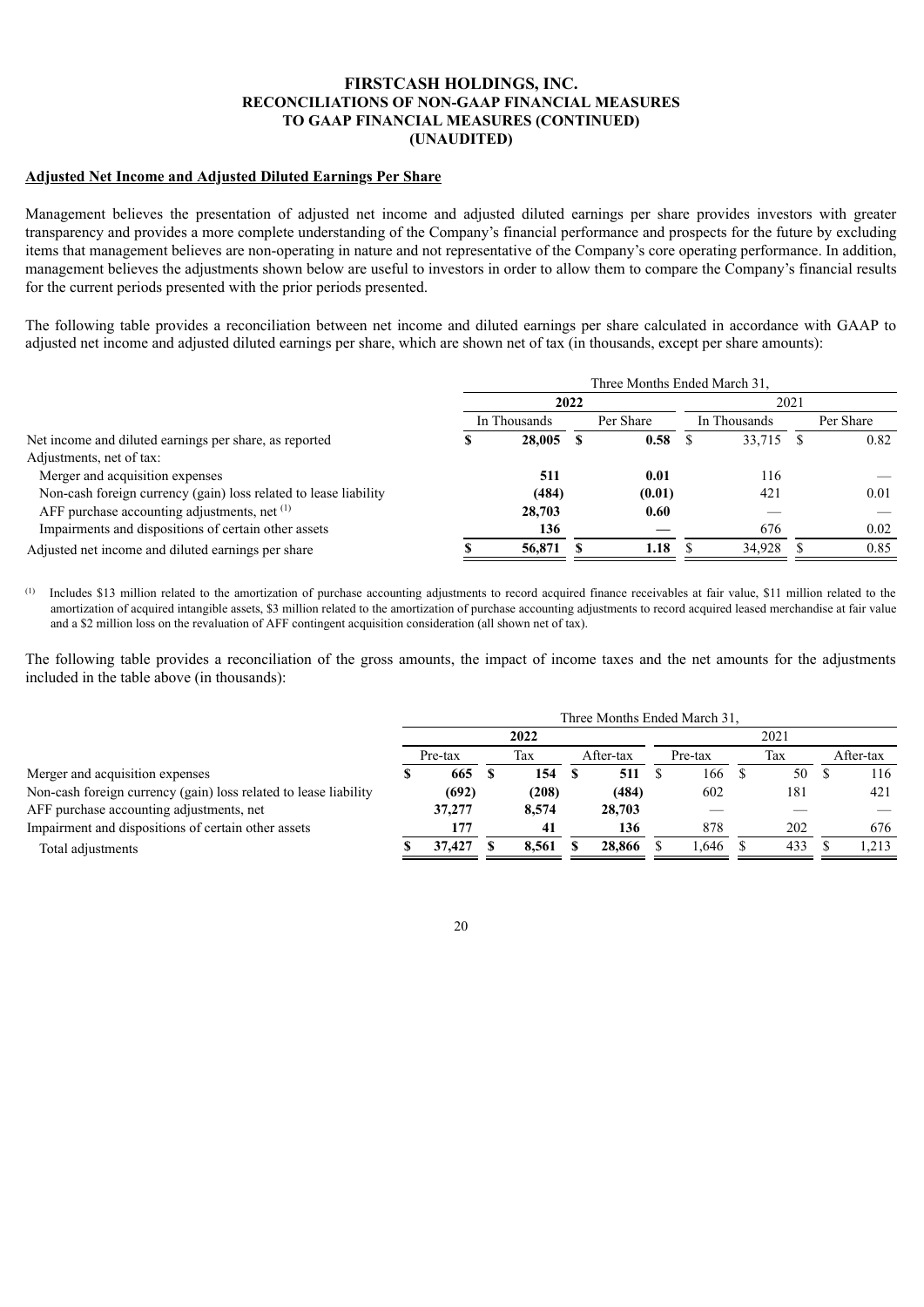### **Earnings Before Interest, Taxes, Depreciation and Amortization (EBITDA) and Adjusted EBITDA**

The Company defines EBITDA as net income before income taxes, depreciation and amortization, interest expense and interest income and adjusted EBITDA as EBITDA adjusted for certain items, as listed below, that management considers to be non-operating in nature and not representative of its actual operating performance. The Company believes EBITDA and adjusted EBITDA are commonly used by investors to assess a company's financial performance and adjusted EBITDA is used as a starting point in the calculation of the consolidated total debt ratio as defined in the Company's senior unsecured notes. The following table provides a reconciliation of net income to EBITDA and adjusted EBITDA (in thousands):

|                                                                  | Three Months Ended<br>March 31. |         |    |        |   | <b>Trailing Twelve</b><br>Months Ended<br>March 31, |    |         |  |  |  |
|------------------------------------------------------------------|---------------------------------|---------|----|--------|---|-----------------------------------------------------|----|---------|--|--|--|
|                                                                  | 2021<br>2022                    |         |    |        |   | 2022                                                |    | 2021    |  |  |  |
| Net income                                                       | S                               | 28,005  | \$ | 33,715 | S | 119,199                                             | \$ | 107,376 |  |  |  |
| Provision for income taxes                                       |                                 | 9.004   |    | 12,556 |   | 38,041                                              |    | 36,877  |  |  |  |
| Depreciation and amortization                                    |                                 | 25,542  |    | 10,612 |   | 60,836                                              |    | 42,043  |  |  |  |
| Interest expense                                                 |                                 | 16,221  |    | 7,230  |   | 41,377                                              |    | 28,156  |  |  |  |
| Interest income                                                  |                                 | (676)   |    | (158)  |   | (1,214)                                             |    | (1,513) |  |  |  |
| <b>EBITDA</b>                                                    |                                 | 78,096  |    | 63,955 |   | 258,239                                             |    | 212,939 |  |  |  |
| Adjustments:                                                     |                                 |         |    |        |   |                                                     |    |         |  |  |  |
| Merger and acquisition expenses                                  |                                 | 665     |    | 166    |   | 15,948                                              |    | 1,414   |  |  |  |
| Non-cash foreign currency (gain) loss related to lease liability |                                 | (692)   |    | 602    |   | (650)                                               |    | (2,533) |  |  |  |
| AFF purchase accounting adjustments, net $(1)$                   |                                 | 23,102  |    |        |   | 51,593                                              |    |         |  |  |  |
| Impairments and dispositions of certain other assets             |                                 | 177     |    | 878    |   | 248                                                 |    | 4,412   |  |  |  |
| Loss on extinguishment of debt                                   |                                 |         |    |        |   |                                                     |    | 11,737  |  |  |  |
| <b>Adjusted EBITDA</b>                                           |                                 | 101,348 | S  | 65,601 | S | 325,378                                             | \$ | 227,969 |  |  |  |

 $^{(1)}$  Excludes \$14 million and \$16 million of amortization expense related to identifiable intangible assets as a result of the AFF acquisition for the three months and trailing twelve months ended March 31, 2022, respectively, which is already included in the add back of depreciation and amortization to calculate EBITDA.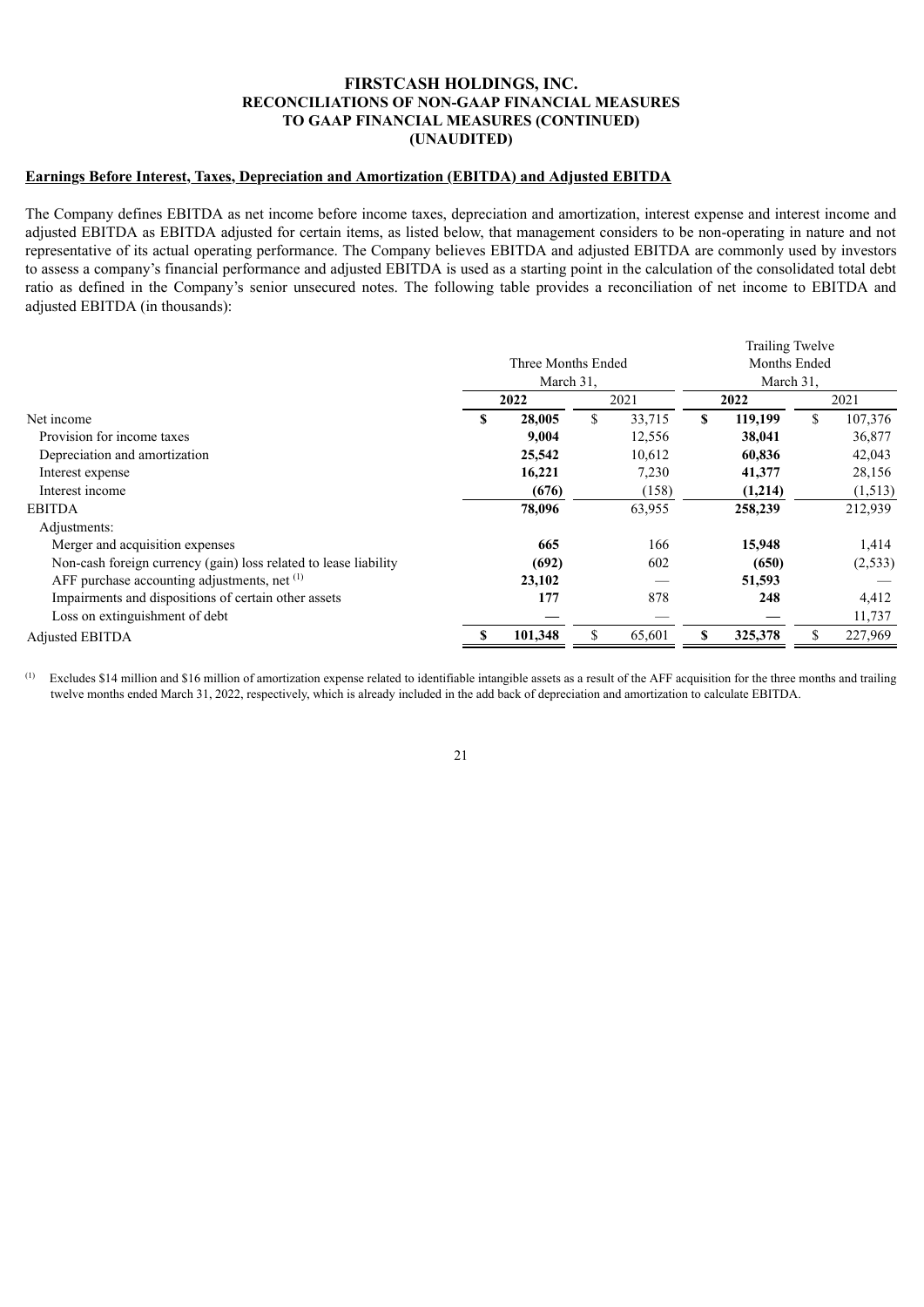# **Free Cash Flow and Adjusted Free Cash Flow**

For purposes of its internal liquidity assessments, the Company considers free cash flow and adjusted free cash flow. The Company defines free cash flow as cash flow from operating activities less purchases of furniture, fixtures, equipment and improvements and net fundings/repayments of pawn loan and finance receivables, which are considered to be operating in nature by the Company but are included in cash flow from investing activities. Adjusted free cash flow is defined as free cash flow adjusted for merger and acquisition expenses paid that management considers to be non-operating in nature.

Free cash flow and adjusted free cash flow are commonly used by investors as additional measures of cash generated by business operations that may be used to repay scheduled debt maturities and debt service or, following payment of such debt obligations and other nondiscretionary items, that may be available to invest in future growth through new business development activities or acquisitions, repurchase stock, pay cash dividends or repay debt obligations prior to their maturities. These metrics can also be used to evaluate the Company's ability to generate cash flow from business operations and the impact that this cash flow has on the Company's liquidity. However, free cash flow and adjusted free cash flow have limitations as analytical tools and should not be considered in isolation or as a substitute for cash flow from operating activities or other income statement data prepared in accordance with GAAP. The following table reconciles cash flow from operating activities to free cash flow and adjusted free cash flow (in thousands):

|                                                              |              |                    |           |             |              | <b>Trailing Twelve</b> |      |           |  |  |
|--------------------------------------------------------------|--------------|--------------------|-----------|-------------|--------------|------------------------|------|-----------|--|--|
|                                                              |              | Three Months Ended |           |             | Months Ended |                        |      |           |  |  |
|                                                              |              |                    | March 31, |             | March 31.    |                        |      |           |  |  |
|                                                              | 2021<br>2022 |                    |           |             |              | 2022                   | 2021 |           |  |  |
| Cash flow from operating activities                          | S            | 106,397            |           | $69,174$ \$ |              | 260,527                |      | 214,053   |  |  |
| Cash flow from certain investing activities:                 |              |                    |           |             |              |                        |      |           |  |  |
| Pawn loans, net $(1)$                                        |              | 17,383             |           | 42,394      |              | (98, 351)              |      | 96,603    |  |  |
| Finance receivables, net                                     |              | 13,809             |           |             |              | 7.965                  |      | 520       |  |  |
| Purchases of furniture, fixtures, equipment and improvements |              | (7,028)            |           | (9,491)     |              | (39, 559)              |      | (36, 453) |  |  |
| Free cash flow                                               |              | 130,561            |           | 102,077     |              | 130,582                |      | 274,723   |  |  |
| Merger and acquisition expenses paid, net of tax benefit     |              | 511                |           | 116         |              | 12,267                 |      | 1,057     |  |  |
| Adjusted free cash flow                                      |              | 131,072            |           | 102,193     |              | 142,849                |      | 275,780   |  |  |

<sup>(1)</sup> Includes the funding of new loans net of cash repayments and recovery of principal through the sale of inventories acquired from forfeiture of pawn collateral.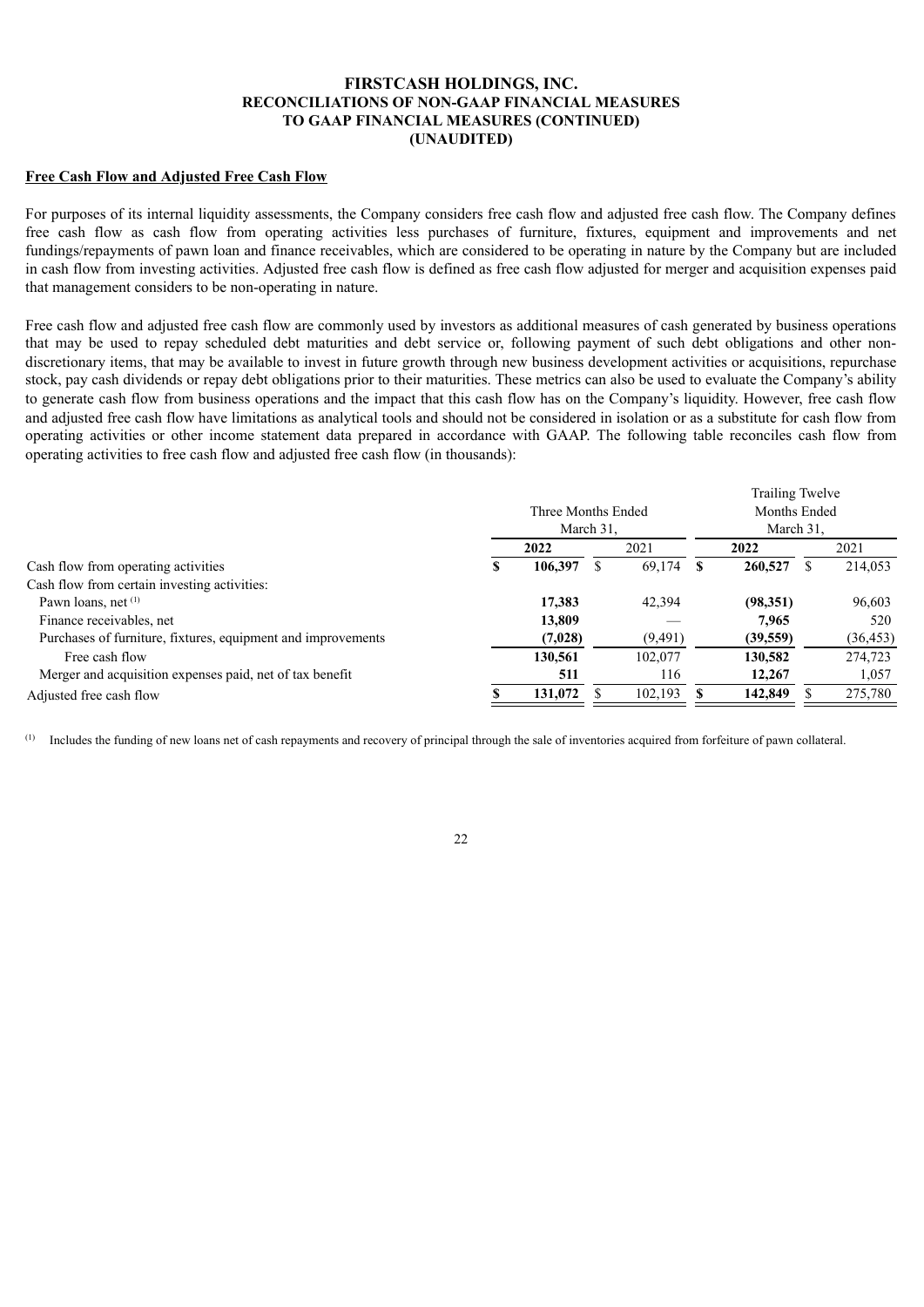#### **Retail POS Payment Solutions Segment Purchase Accounting Adjustments**

Management believes the presentation of certain retail POS payment solutions segment metrics adjusted to exclude the impacts of purchase accounting provides investors with greater transparency and provides a more complete understanding of AFF's financial performance and prospects for the future by excluding the impacts of purchase accounting, which management believes is non-operating in nature and not representative of AFF's core operating performance. See the retail POS payment solutions segment tables above for additional reconciliations of certain amounts adjusted to exclude the impacts of purchase accounting to as reported GAAP amounts.

Additionally, the following table provides a reconciliation of consolidated total revenue presented in accordance with GAAP to adjusted total revenue, which excludes the impacts of purchase accounting (in thousands):

|                                                    | Three Months Ended March 31, |         |  |
|----------------------------------------------------|------------------------------|---------|--|
|                                                    | 2022                         | 2021    |  |
| Total revenue, as reported                         | 659,839                      | 407,939 |  |
| Adjustments:                                       |                              |         |  |
| AFF purchase accounting adjustments <sup>(1)</sup> | 16,173                       |         |  |
| Adjusted total revenue                             | 676.012                      | 407.939 |  |

Adjustment relates to the net amortization of the fair value premium on acquired finance receivables, which is recognized as an adjustment to interest income on an effective yield basis over the lives of the acquired finance receivables. See the retail POS payment solutions segment tables above for additional segment level reconciliations. (1)

### **Constant Currency Results**

The Company's reporting currency is the U.S. dollar. However, certain performance metrics discussed in this release are presented on a "constant currency" basis, which is considered a non-GAAP financial measure. The Company's management uses constant currency results to evaluate operating results of business operations in Latin America, which are primarily transacted in local currencies.

The Company believes constant currency results provide valuable supplemental information regarding the underlying performance of its business operations in Latin America, consistent with how the Company's management evaluates such performance and operating results. Constant currency results reported herein are calculated by translating certain balance sheet and income statement items denominated in local currencies using the exchange rate from the prior-year comparable period, as opposed to the current comparable period, in order to exclude the effects of foreign currency rate fluctuations for purposes of evaluating period-over-period comparisons. Business operations in Mexico, Guatemala and Colombia are transacted in Mexican pesos, Guatemalan quetzales and Colombian pesos. The Company also has operations in El Salvador, where the reporting and functional currency is the U.S. dollar. See the Latin America pawn segment tables elsewhere in this release for an additional reconciliation of certain constant currency amounts to as reported GAAP amounts.